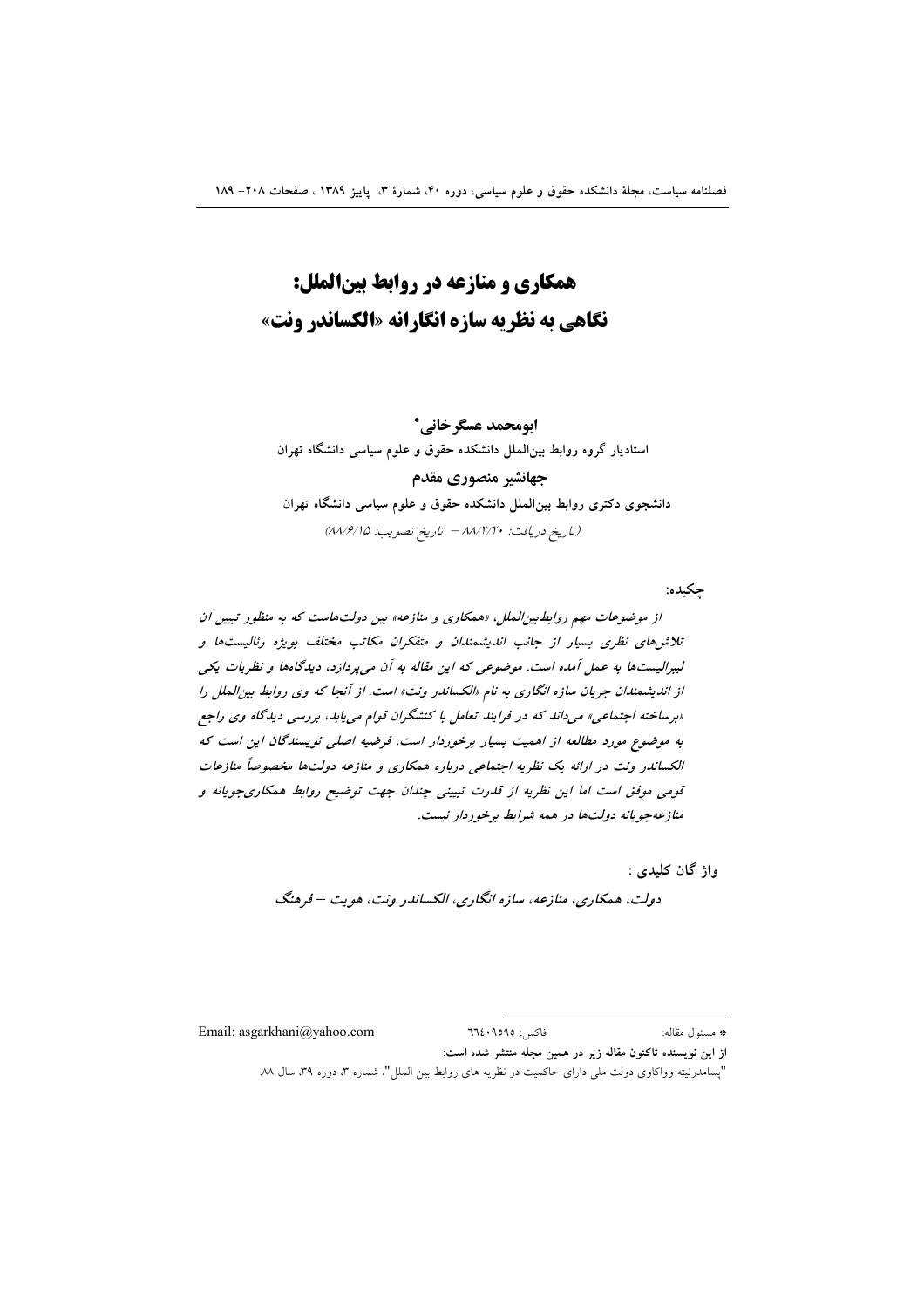#### مقدمه

از موضوعات مهم روابط بین|لملل، «همکاری و منازعه» دولتهاست. دولتها بواسطه برخورداری از توانمندیها و قابلیتهای مختلف، بازیگر اصلی صحنه بینالملل هستند و نوع روابط و تعامل آنها، پیامدهای مثبت و منفی بسیار در زندگی افراد و جوامع بر جای میگذارد. از این رو، اندیشمندان و متفکران مکاتب مختلف، درصدد تبیین مناسبات دولتها برآمدهاند. برخی از این مکتبها، همکاری و منازعه را امری غریزی و ذاتی دانسته که در طبیعت انسانی ریشه دارد و برخی دیگر، برای آن خصلت اکتسابی قائل هستند. برخی بدنبال کشف ریشههای زیست شناسی و روانشناختی آن بوده و دیگران در جستجوی علل و عوامل اجتماعی، سیاسی، اقتصادی و فرهنگی آن میباشند. به عبارت یگر، وجود این دو پدیده (یعنی همکاری و منازعه) در زندگی فردی و اجتماعی انسان، باعث شده تا برخی به این باور معتقد باشند که همکاری و منازعه از خصوصیات ثابت، دائمی و ازلی زندگی انسان محسوب می شود (رئالیستها) و برخی دیگر به «برساخته بودن» و شکل گیری آن در فرایند تعامل اجتماعی اعتقاد داشته باشند (سازه انگاران). به هرحال، بررسی این نظریات و دیدگاه های خرد و کلان، هدف این نوشته نیست. آنچه مورد نظر است، تبیین همکاری و منازعه دولتها در نظام بین الملل از منظر یکی از نظریات اجتماعی سیاست بین الملل است.

سؤال اصلی در این مقاله این است که «الکساندر ونت» از نظریهپردازان مهم سازهانگار، چگونه به پدیده «همکاری و منازعه» نگاه میکند؟ و به چه صورت آن را تبیین می نماید؟ به قول «فريدريچ كراتوچويل»، هيچ نظريه فرهنگي نمي تواند جاي نظريه سياست را بگيرد. لذا هر نظریه روابط بینالملل، برای این که به عنوان نظریه باقی بماند، ناچار است تبیینهای خود را در خصوص پدیدههایی چون جنگ، صلح، همکاری، منازعه و.... ارائه دهد. پیش از این، رئالیستها و لیبرالیستها کوشیدهاند به این سؤال پاسخ گویند و هر کدام از منظرگاه خاص خود، همکاری و منازعه دولتها را تبیین کردهاند. اینک که نظریه سازهانگاری با ایجاد راهی میانه بین جریان اصلی روابط بین|لملل و جریان پساساختارگرا، در تلاش است تا برنامه پژوهشی این جریانها را متروکه نماید، لذا ناچار هست ضمن حل معماهای موجود، به معماهای جدید نیز پاسخ بگوید (Farrel,2002,64) . در غیر این صورت، نمیتوان آن را بعنوان یک برنامه پژوهشی به رسمیت شناخت. فرضیه این مقاله آن است که «*الکساندر ونت در ارائه* یک نظریه اجتماعی درباره همکاری و منازعه دولتها مخصوصاً منازعات قومی موفق است اما نظریه وی از قدرت تبیین روابط همکاری جویانه و منازعه جویانه دولتها در همه شرایط برخ*و ردار نيست*».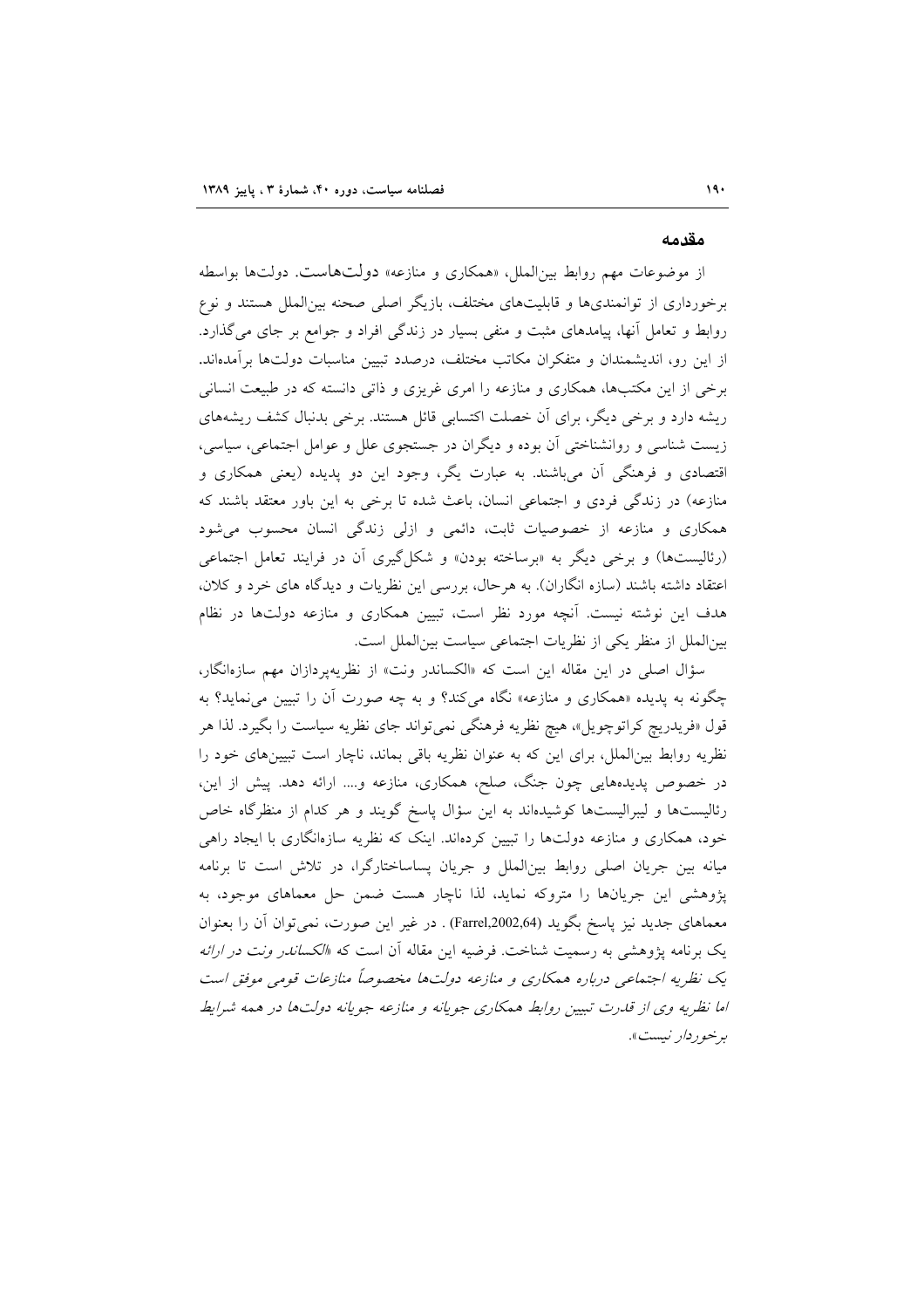برای این که یک متدولوژی ارائه دهیم و بر اساس آن، دیدگاه نظریه سازهانگاری را درباره همکاری و منازعه توضیح دهیم، لازم است قبل از هر چیز تعابیر و اصطلاحات محوری این مقاله، یعنی همکاری و منازعه، به تفصیل بیشتر در کانون توجه قرار گیرد. در ادامه بطور مختصر دیدگاه نظریهپردازان اصلی روابط بینالملل در خصوص همکاری و منازعه و سپس نظریه اجتماعی سازهانگار و دیدگاه نظریهپرداز اصلی آن یعنی «الکساندر ونت» از «همکاری و منازعه» بررسی میشود.

# ۰۱ - همکاری و منازعه: بررسی مفهومی

همکاری و منازعه در طول تاریخ توجه اقتصاددانان، سیاست شناسان، جامعه شناسان، انسان شناسان و روانشناسان را به خود جلب کرده است. اقتصاددانان، همکاری و منازعه را بین سازمانهای اقتصادی، شرکتها، اتحادیهها، بنگاهها، بانکها، تولیدکنندگان، مصرف-كنندگان، كارگران و كارفرمايان مطالعه مى كنند. انديشمندان علوم سياسى و روابط بين الملل، همکاری و منازعه را بین دولتها و تقسیمات سیاسی جزییتر در درون دولتها نظیر احزاب سیاسی می بینند. از نظر جامعه شناسان نیز همکاری و منازعه در درون و بین گروههای اجتماعی نظیر خانوادهها، نژادها، گروههای مذهبی و … بوقوع میپیوندد و نهایتاً روانشناسان، منازعه را در درون انسانها جستجو می کنند. بنابراین، جهان مملو از همکاری و منازعه است و تاریخ مملو از ثبت این گونه همکاریها و منازعات است. اما نکته مهم، معنا و مفهوم این اصطلاحات است كه امر أساني به نظر نمي رسد.

همکاری از نظر لغوی معمولاً مترادف با همدستی و هماهنگی بکار میرود. چنانچه سیوم براون Seyom Brown همکاری را رفتاری هماهنگ میداند که بطور آگاهانه بوسیله دو یا چند كنشگر اتخاذ مي شود (Brown, 1992, 23). اما در متون و نظريههاي روابط بين الملل همكاري فراتر از هماهنگی است. چنانچه رابرت کوهین Keohane، همکاری را وضعیتی میداند که در اّن، تعقیب یکجانبه منافع خود Self Interest، بطور مستقلانه توانایی دیگران را جهت دستیابی به اهدافشان تسهیل میکند. کوهین بین همکاری و همنوایی (harmony) تفاوت قائل می شود. زیرا همکاری مستلزم آن نیست که دولتها هیچ تضاد منافعی (Conflict of Interest) نداشته باشند، بلکه بدان معناست که چگونه ممکن است آنها قادر باشند در جهت منافع متقابل شان بر منازعات غلبه کنند. بنابراین، ممکن است کشورها بدون این که سیاست های خود را با یکدیگر منطبق و سازگار کرده باشند و بطور یکجانبه عمل نمایند، سیاستی هماهنگ داشته باشند (Keohane, 1984:51-52). ويوتي Viotti نيز همكاري را يك سلسله فعاليتهايي ميداند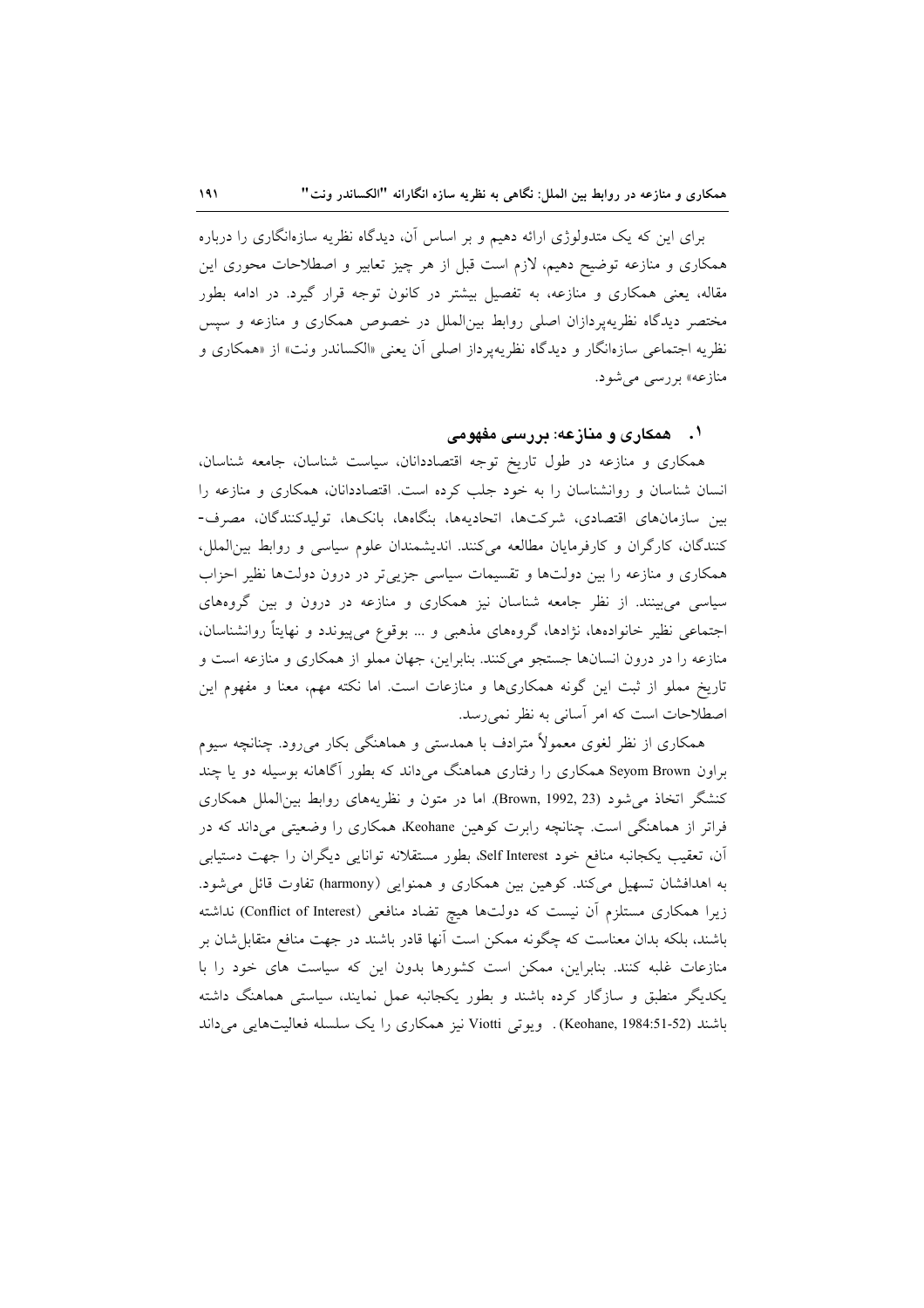که از مشورت یا هماهنگی صرف در یک سر پیوستار تا اشتراک مساعی در سر دیگر آن را شامل مے شود ( Viotti,2002, 178 ).

همکاری میتواند اشکال متعدد داشته باشد. ویلیامز بین سه نوع همکاری تفکیک قائل می شود: همکاری ضمنی (Tacit Cooperation) همکاری نامتقارن (Asymmetrical Cooperation) و همکاری تمام عیار و کامل (Fully Fledged Cooperation) . همکاری ضمنی در ماهیت خود، فاقد رسمیت و صراحت است و هدف آن، از کنترل خارج نشدن منازعه میباشد. انگیزه اولیه همکاری ضمنی، اجتناب از خطر یا کاهش خطر است و در شرایط خاص می تواند مبنایی برای توسعه یک رژیم رسمی یا غیررسمی باشد. اما اساس همکاری « نامتقارن » یا « مبتنی بر رضایت » آن است که یک طرف بطور وسیع و گسترده در یک منازعه وارد شود و دیگری از او حمایت ضمنی یا علنی به عمل آورد و در نقش یک تسهیل کننده یا توانمندساز اساسی عمل نماید. شکل سوم همکاری، همکاری غیرمشروط (Unqualified) یا « کاملاً مهیّا » است. در این مورد افراد یا دولتها منفعتی مشترک یا متقابل نسبت به یک نتیجه مشخص دارند و آشکارا برای حصول به آن همکاری می نمایند (ویلیامز، ۱۳۸۲، ۳۵ – ۳٤). علاوه بر شیوه و وسعت همکاری، بسته به موضوعاتی که همکاری میتواند در بر بگیرد، به انواع مختلف تقسیم می-شود: همکاریهای نظامی – امنیتی، سیاسی، اقتصادی و غیره.

بنابراین، منظور از همکاری در اینجا، اشتراک مساعی و هماهنگی دولتها جهت رسیدن به اهداف مشترک و یا حل و فصل یک اختلاف و یا مشکل خاص میباشد. به عبارت دیگر، همکاری یک نوع هماهنگی ارادی و انتخابی برای تحقق منافع مشترک است.

منازعه نیز عبارتست از وضعیتی که طی آن دو یا چند گروه به گونهای متقابل، در پی تحقق منافع یا ارزش ها و یا عقاید متضاد و ناهمگونی برمیآیند (صدریا، ۱۳۷۹، ۴ ). به عبارت دیگر، منازعه به وضعیتی اشاره دارد که در آن گروه انسانی معین (خواه قبیلهای، زبانی، فرهنگی، مذهبی، اقتصادی، اجتماعی، سیاسی و....) با گروههای انسانی دیگر به دلیل ناسازگاری واقعی یا ظاهری اهدافشان، تعارض آگاهانه داشته باشند ( دوئرتی و فالتزگراف، ۱۳۷۶.  $.$  (  $199$ 

لوئس كوزر Lewis A Coser، منازعه را مبارزهاي بر سر ارزشها و مطالبه منزلت، قدرت و منابع نادر تعریف میکند که در آن هدف هر یک از طرفین خنثی کردن، صدمه زدن و نابود ساختن رقباي خويش است ( Coser, 1956, 3 ). بولدينگ Boulding نيز منازعه را وضعيتي تعریف می کند که در آن حداقل دو طرف وجود دارد و رقابتی است که در آن طرفها از ناسازگاری مواضع شان آگاه هستند و تلاش میکنند موضعی را اتخاذ کنند که با خواست طرف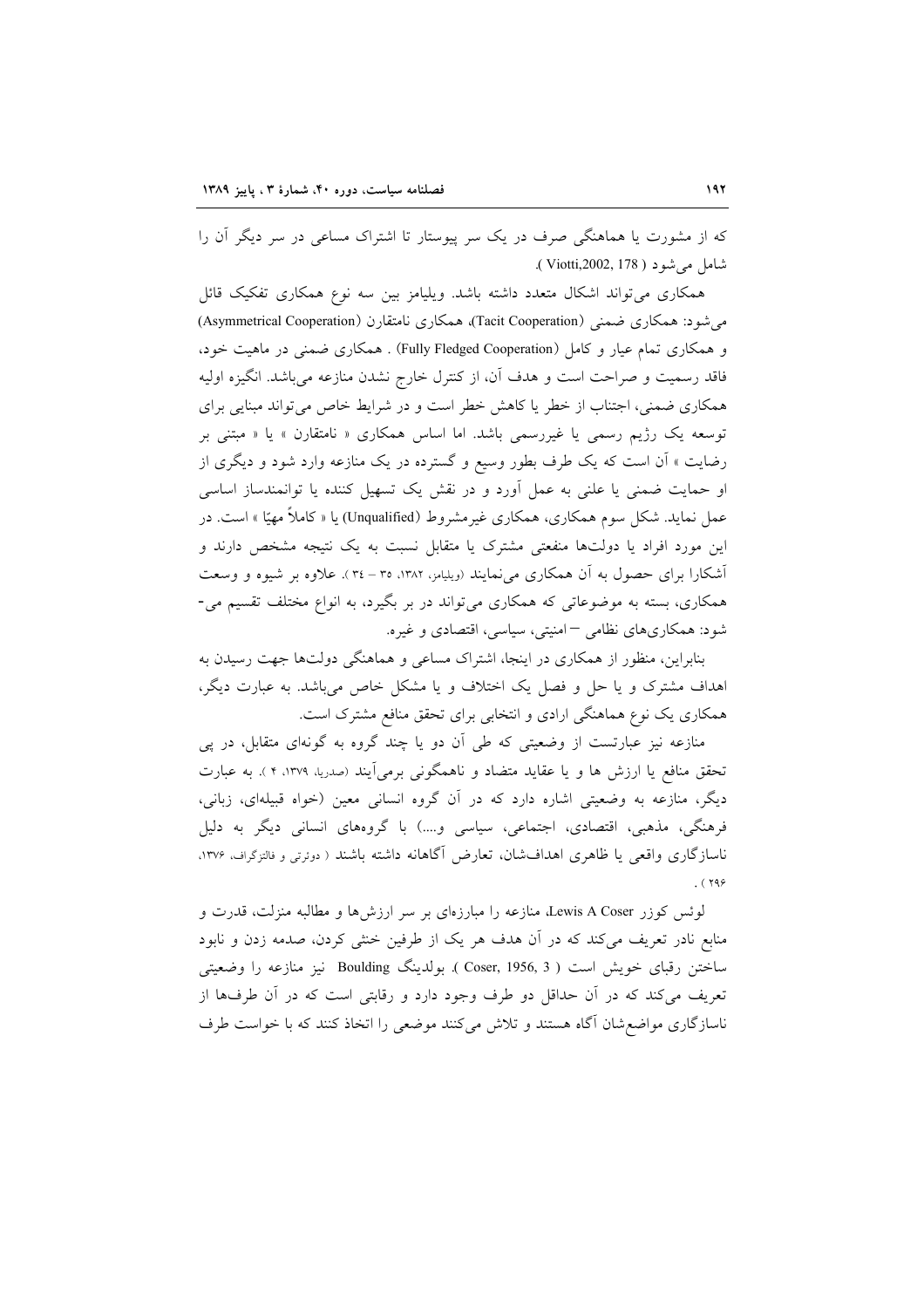دیگر ناسازگار است. به اعتقاد وی، منازعه فعالیتی است که تقریباً در هر جایبی یافت می شود هم در جهان بيولوژيک و هم در جهان انساني ( Boulding, 1963, 5 ).

بنابراین، منازعه پدیدمای جهانشمول بوده و دائماً در درون و میان جوامع رخ میدهد. البته، لزوماً یدیده ای بدون وقفه و یا دارای شدت یکسان نیست، بلکه بسته به شرایط می تواند خشونتآمیز یا غیرخشونتآمیز، آشکار یا نهان، قابل کنترل یا غیرقابل کنترل و حل شدنی یا لاینحل باشد ( دوئرتی و فالتزگراف، ۱۳۷۶، ۱۳۷۷. به عبارت دیگر، همکاری و منازعه، استراتژیهایی هستند که توسط دو یا چند دولت برای تحقق اهدافشان اتخاذ می شود. در همکاری، هماهنگی و در عين حال رقابت وجود دارد، اما در منازعه، اختلاف و تضاد منافع، ويژگي غالب محسوب می شود.

سؤال مهم که در اینجا مطرح میشود، این است که چرا دولتها به همکاری و منازعه روی می آورند؟ برای پاسخ به این سؤال، می بایست به ادبیات نظری روابط بین الملل رجوع کرد که عموماً تحت سلطه رئالیستها بوده است. اما امروزه با ظهور نظریات اجتماعی و گفتمانی سیاست بین الملل، تحولاتی در حوزه مفهومی روابط بین الملل اتفاق افتاده و مفاهیمی نظیر قدرت، امنیت، حاکمیت و حقوق بشر معانی سنتی خود را از دست دادهاند. لذا این احتمال وجود دارد که این تحولات، دامنه موضوع همکاری و منازعه دولتها را نیز گرفته باشد. بنابراین، این مقاله تلاش میکند تا دیدگاه یکی از نظریات اجتماعی و گفتمانی سیاست بینالملل یعنی دیدگاه «الکساندر ونت» را درباره موضوع مورد بررسی، تجزیه و تحلیل نماید. اما قبل از پرداختن به آن، ضروری است تا نظریات موجود دراین خصوص، بررسی شوند.

# ۲. همکاری و منازعه: بررسی نظریات موجود

در این خصوص دو دسته از نظریات در مقابل یکدیگر قرار میگیرند: رئالیستها و لیبرالیستها. رئالیستها که نگاهی بدبینانه به انسان دارند، منازعه را اصل غالب و ازلی زندگی بشر تلقی میکنند. سه هزار سال پیش «توماس هابز» با نگاهی بدبینانه به این سؤال که چرا افراد و دولتها با یکدیگر همکاری میکنند، پاسخ داد. او استدلال کرد که قبل از این که حکومتها موجودیت یابند، حالت طبیعی حاکم بود که در آن افراد خودخواه و بی رحم با یکدیگر رقابت میکردند. به اعتقاد او همکاری نمی تواند بدون وجود یک حکومت مرکزی تكامل يابد ( Axelrod, 84:4 ). برهمين اساس، رئاليستها اعتقاد دارند شرايط آنارشيك نظام بین الملل، رقابت و تعارض را در میان دولتها رشد می دهد و مانع اراده آنها در جهت همکاری حتی در هنگامی میشود که منافع مشترک دارند (گریکو، ۱۳۸۵، ۳۵۳).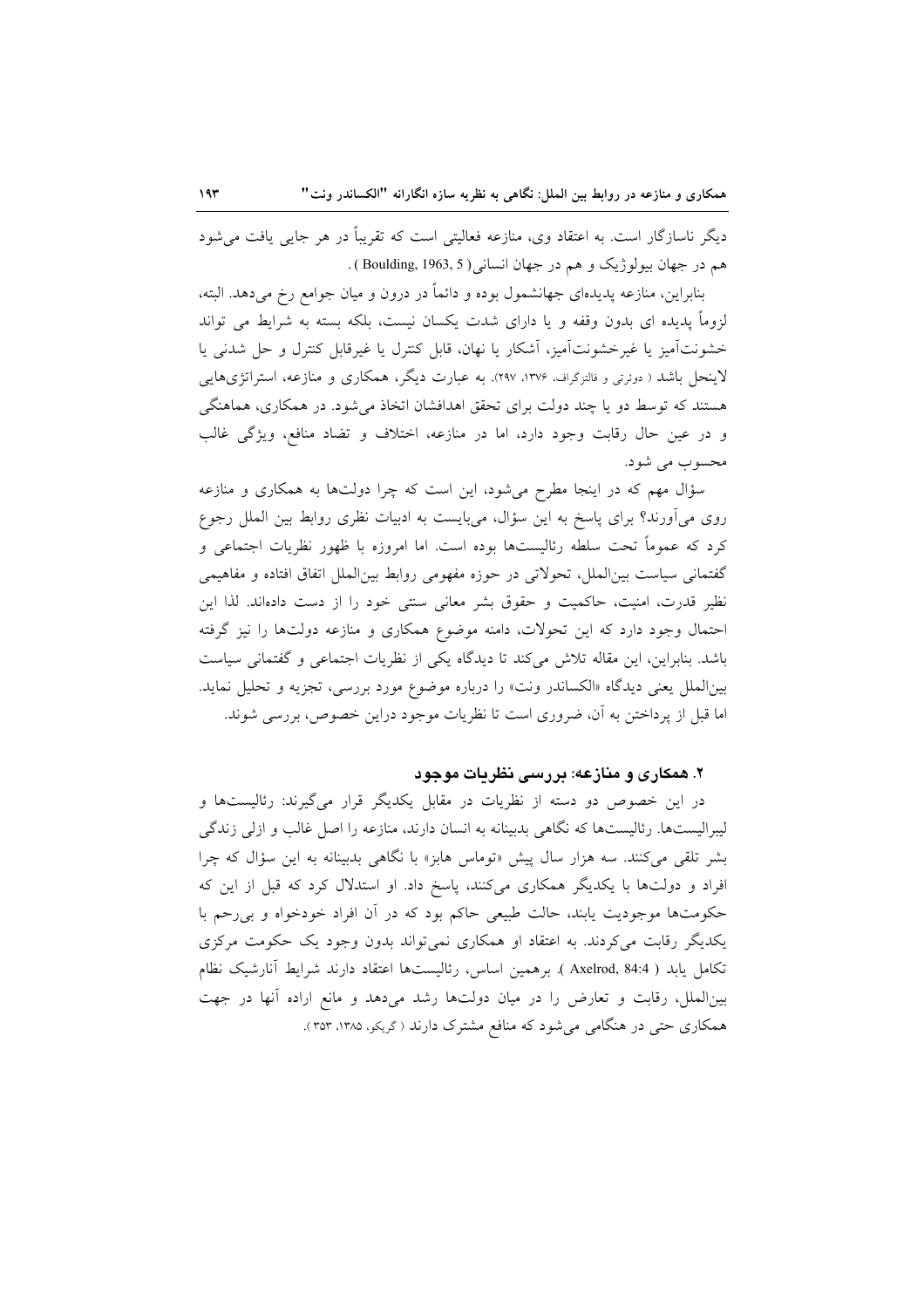رئالیستها معتقدند که همکاری به هماهنگی نیاز دارد و هماهنگی مستلزم اعمال زور است. آنان معتقدند در سیاست بینالملل، هماهنگی یا همنوایی موضوعیت ندارد. زیرا هماهنگی پدیدهای خودجوش است که در آن زور دخالت ندارد و چنین موضوعی در نظام بینالملل، شدنی نیست. رئالیستها بر این باورند که همکاری به علت منافع شخصی همواره آسیب پذیر و شکننده است. آنان این شکنندگی همکاری در نظام بین|لملل را به علت نبود یک نظام اطلاعاتی، هماهنگی و اعتمادسازی میدانند. از نظر آنها همکاری در هر زمینهای که صورت پذیرد، آسیب پذیر است ( عسکرخانی، ۱۳۸۳، ۴۵ – ۴۳ ).

به نظر واقع گرایان دو مانع عمده بر سر راه همکاری بینالمللی وجود دارد: نگرانی دولتها نسبت به فریبکاری و نگرانی آنها درباره دستاوردهای نسبی در زمینه منفعتها (گریکو، ۱۳۸۵،  $\Gamma$ 

نخستین نقدی که بر دیدگاه رئالیستها از همکاری و تعارض وارد شد، از طرف لیبرالیستها بود که نوعی نگاه خوش بینانه نسبت به فطرت انسانی دارند. آنان معتقدند فرایند یادگیری Learning، نه تنها باعث می شود که انسانها و دولتها در اثر تجربه، برای همکاری انگیزه داشته باشند، بلکه این همکاری از زمینهای به زمینه دیگر تسرّی مییابد. بدین ترتیب، لیبرالها معتقدند منافع شخصی نمیتواند عدم همکاری را توجیه نماید، بلکه نهادها و رژیمهای بینالمللی می توانند اقدام به اعتمادسازی و امنیتسازی نمایند ( عسگرخانی، ۱۳۸۳، ۴۴).

نکتهای که وجود دارد، این است که از دیدگاه نظریه پردازان اجتماعی سیاست بین الملل هیچ کدام از این نظریات تبیین درستی از همکاری و منازعه دولتها در روابط بین|لملل ندارند. در اینجا تلاش میشود پس از معرفی نظریات اجتماعی سیاست بین الملل، دیدگاه الکساند ونت درباره موضوع مورد مطالعه ارائه شود.

## ۳. - نظریه سازه انگاری

سازهانگاری (Constructivism) از جدیترین مکاتب معرفتشناسی است که علی رغم ریشههای فلسفی دیرینه، در نیمه دوم دهه پایانی قرن بیستم و نیمه اول دهه نخستین قرن بیست و یکم، مورد توجه فیلسوفان، تأویل گرایان و سایر اندیشمندان قرار گرفت. سازهانگاری یک نظریه است که در فلسفه و روانشناسی ریشه دارد. محور اصلی سازهانگاری این است که «فاعل شناسا»، دانش و معنا را فعالانه و بر مبناى تجربيات قبلي خود مى سازد و ريشه آن به اندیشه فیلسوفانی نظیر هگل، کانت و نیچه باز میگردد. از دیدگاه فلسفی، این پدیده بر گونهای معرفتشناسی استوار است که بر سوژهگرایی Subjectivism و نسبی گرایی Relativism تأكيد مي ورزد با اين برداشت كه ممكن است «جهان واقع» جدا از «تجربه» [فاعل شناسا]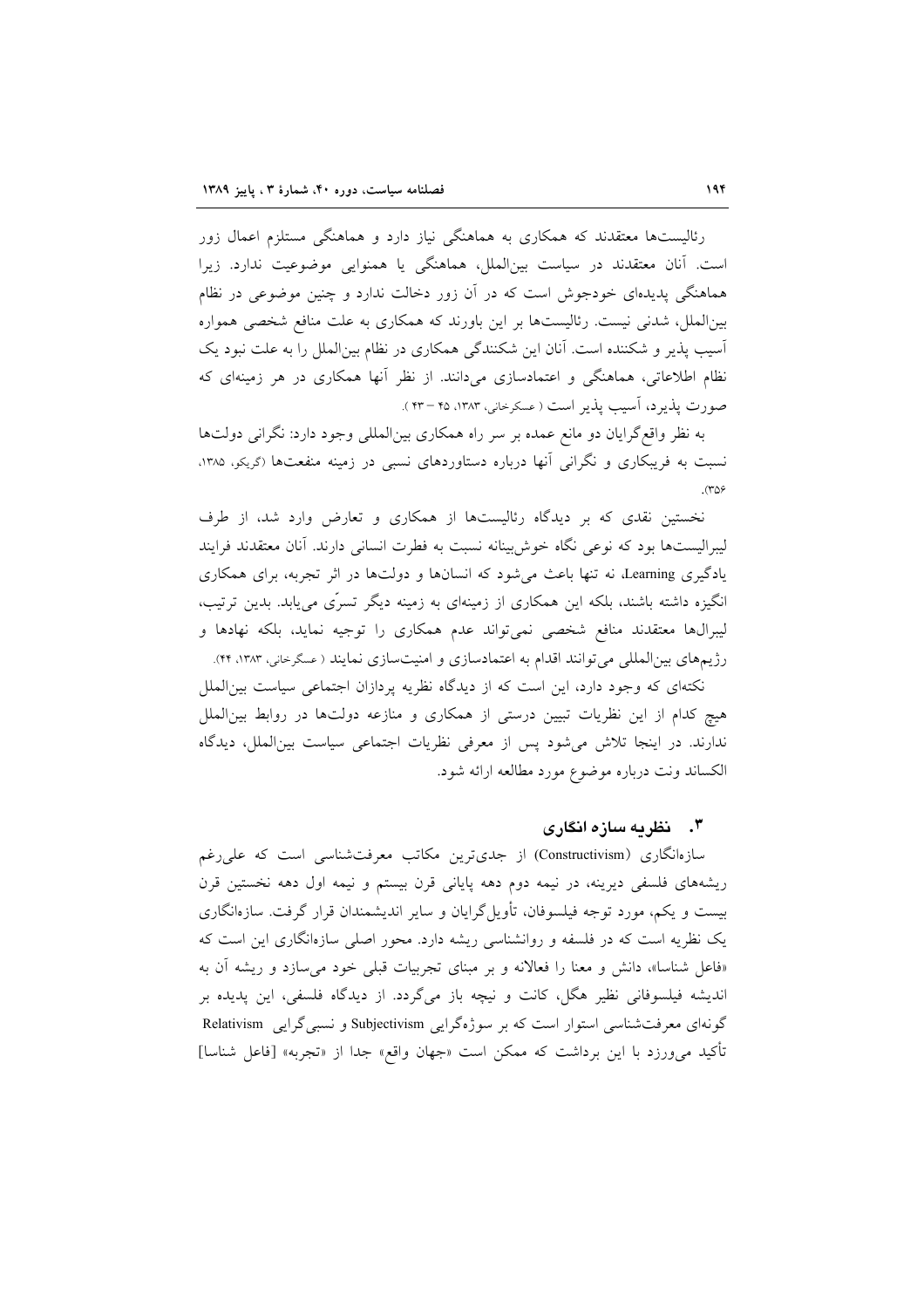وجود داشته باشد اما حتى در اين صورت هم تنها از راه اين تجربه شناخته مى شود، تجربهاى كه به ساخت «واقعيتي شخصي و منحصر به فرد» منتهي مي شود. (دوليتل، ١٣٧٩: ٢).

سازهانگاری در دهه ۱۹۹۰، توسط «نیکلاس اونف» وارد عرصه نظـری روابـط بـین|لملــل شد. وي در سـال ١٩٨٩م. در كتـابي تحـت عنـوان «جهـان سـاخته مـا»، بـر نقـش قواعـد در شکل گیری جهان تأکید کرد. از دیدگاه وی امکان دسترسی مستقل و بی واسطه به جهان وجود ندارد و همه کنشهای انسانی در فضایی اجتماعی شکل میگیرند و معنا پیدا مـیکننـد و ایـن معناسازی است که کم و بیش به واقعیت جهان شکل می دهد(157:1989) (onuf)

سازهانگاری با رد برداشتهای خردگرایانه نئورئالیسم و نئولیبرالیسم، دیدگاهی منطقی ـ اجتماعی به سیاستهای جهانی ارائه داد که بر اهمیت ساختارهای هنجاری، مادی و نقش هویت در ساخت منافع، کنشها و تکوین متقابل کارگزار ـ ساختار تأکید میکند Price and ) ( Reus–Smith,1998, 256; Adler,1997,2005; Ruggie,1998. از اين منظر سياست بين|لملل به عنوان یک برساخته اجتماعی، قلمرو اجتماعی تلقی میشود که ویژگیهای أن در نهایت از طريق ارتباطات و تعامل ميان واحدهاى أن تعيين مى شود (Ringman,1997:270). به عبارت دیگر، سازه انگاری در مقابل نظریه مادیتگرای جریان اصلی روابط بینالملل قرار میگیرد که طبق آن موجودیتهای اجتماعی اعم از ساختارها و کنشها هم از نظر وجودی و هم از نظر عملکرد، مستقل از برداشتها و فهم انسانها وجود دارند. از دیدگاه نظریه اجتماعی سیاست بینالملل، اساساً موجودیت ساختارها، نهادها و کارگزاران جنبه ذهنی و یا حداقل گفتمانی دارند و اینها جز بر مبنای فهم انسانی وجود ندارند ( مشیرزاده، ۱۳۸۴، ۸).

از نظر پرایس و روس-اسمیت، مهمترین مفروضات هستیشناسانه سـازەانگــاران درخــصوص زندگی اجتماعی و تأثیرشان بر سیاستهای جهانی عبارتند از :

الف. اهمیت ساختارهای هنجاری یا انگارهای و ساختارهای مادی : سازهانگاران اعتقاد دارند ک نظامهای معنایی تعریف میکنند که چگونه کنشگران محیط مادیشان را تفسیر میکنند.

ب. مفروضه دوم، این است که هویتها به منافع و کنشها شکل مـیدهنـد. ایـن مفروضــه در مقابل مفروضه اصلی نئورئالیستها و نئولیبرالها قرار میگیرد که اعتقاد دارنـد کـه هویـت و منـافع دولتها، قبل از تعاملات اجتماعی وجود داشتهاند.

ج. مفروضه سوم أن است كه كارگزاران و ساختار بطور متقابل بـه همــديگر قــوام مــىبخــشند. (Price and Reus – Smith, 1998,  $266 - 267$ )

البته سازه انگاری در درون روابط بین|لملل رهیافتی یکپارچـه نیـست و اندیـشمندان متعـدد بــا افکار به نسبت متفاوت در این رهیافت حضور دارند. جان راگی بین سه نــوع ســازه انگــاری تمــایز قائل می شود: سازه انگاران نئوکلاسیک، سازه انگاران پست مدرنیست و سازه انگــاران طبیعـت گــرا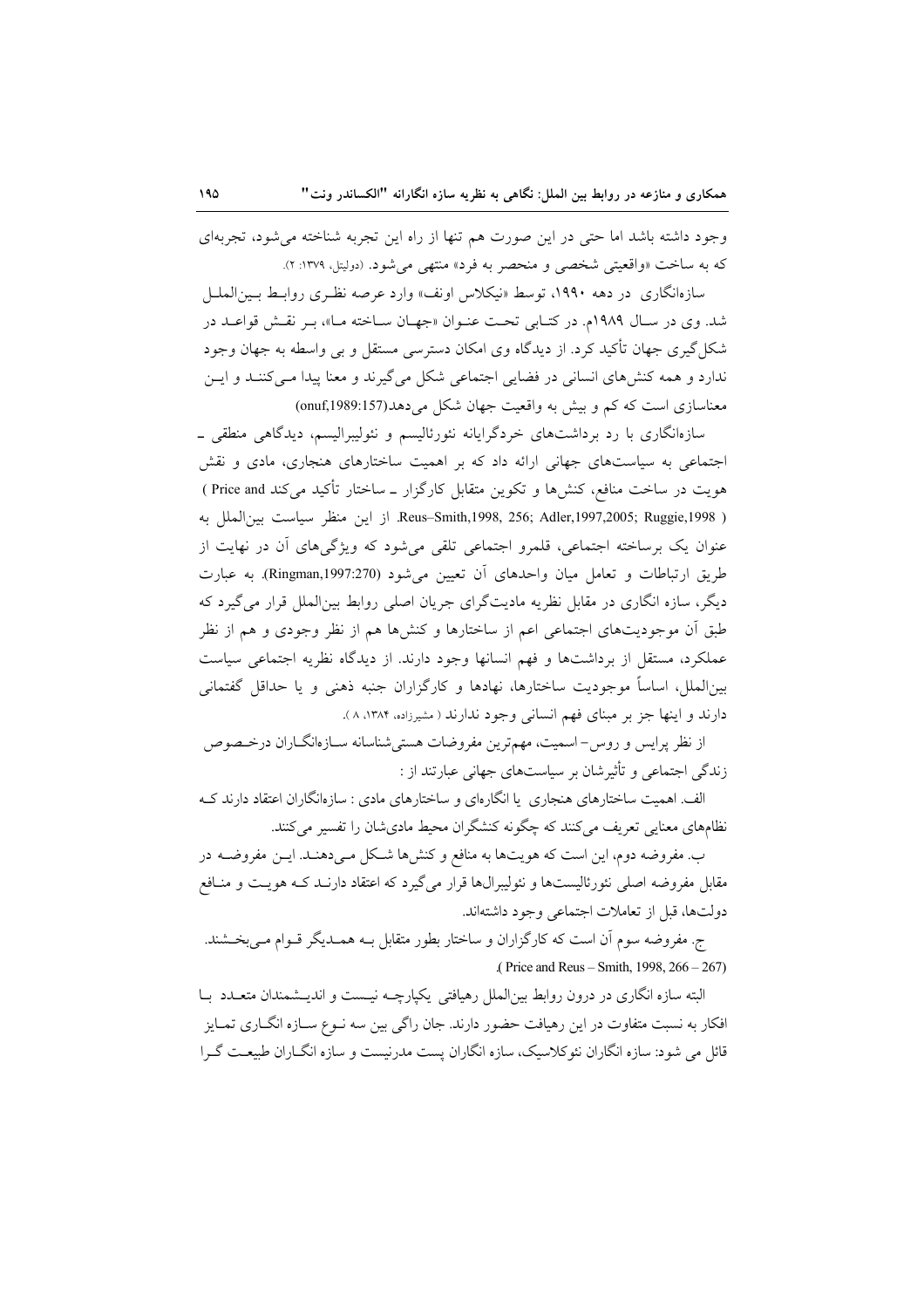(Ruggie, 1998, 861). يرايس و روس اسميت نيز دو طيف اصلي در اين رهيافت شناسايي كرده اند: مدرنیستها و پست مدرنیستها که این طیـف اخیـر خـود بـه دو جنـاح دیگـر تقـسیم مـی شـود: سازهانگاران سیستمی و سازهانگاران کل نگر. (Price and Reus - Smith, 1998, 267) .

از ميان طيف گسترده نظريه يردازان سازهانگار، «الكساندر ونت» جايگاهي برجسته دارد. وى با چاپ كتابى تحت عنوان «نظريه اجتماعى سياست بين الملل» درصدد برآمد تا راه میانهای بین جریان اصلی روابط بین الملل (نورئالیستها و نولیبرالیستها) و نظریه پردازان انتقادی و پساساختارگرایان (پست مدرنیستها، فمنیستها)، جهت بنیان گذاشتن «سازه انگاری تجددگرایانه» خود ایجاد نماید. لذا ضمن قبول پارهای مفروضات هستی شناسی و معرفت شناختی مادیگرایان <sup>—</sup>این که جهان مستقل از انسانها وجود دارد و نظریههای علمی نوعاً به این جهان ارجاع میدهند و این ارجاع حتی در مواردی که علم مشاهدهناپذیر است، صورت مي گيرد – تلاش كرد تا نشان دهد كه اين جهان نوعاً «برساخته» و مبتني بر انگارهها است. به عبارت دیگر، وابسته به باورها، مفاهیم و نظریههای اجتماعی در هم پیچیدهای است که کنشگران دارند (ونت، ۷۴،۱۳۸۴) .

به اعتقاد الکساندر ونت، سازهانگاری یک تئوری ساختاری مبتنی بر این فرض است که كنشگران اجتماعي بطور اجتماعي ساخته مي شوند: «آنچه را ما تحت عنوان دولت يا منافع ملي می شناسیم، نتیجه هویتهای اجتماعی کنشگران است» (Dougherty and Pfaltzgraff, 2001,166) و بر همین پایه، دیدگاه خود را راجع به سیاست بینالملل تدوین کرد. وی در ابتدا دو مفروضه اصلی نورئالیستها را پذیرفت که: ١. دولتها مهمترین بازیگران نظام بینالملل محسوب می شوند. به عبارت دیگر، اصل دولتمحوری را می پذیرد. این به معنای آن است که دولتها شکل مسلط «فاعلیت» یا «سوژگی» (Subjectivity) در سیاست جهانی معاصر هستند و ابزار تنظیم خشونت را در اختیار دارند. ۲. طرح مبتنی بر نظام دولتها. به اعتقاد ونت «دولتها به ندرت در انزوای کامل از یکدیگر بسر می برند. آنها در نظامهای نسبتاً با ثباتی شامل دولتهای دیگری که بر رفتار آنها تأثیر میگذارند، قرار دارند». اما آنچه او را از رئالیستها جدا میکند، یکی این نکته است که ونت به تأثیرات علّی ساختار بر کارگزار باور نداشته و به تأثیرات متقابل و روابط قوام بخش آنها تأكيد مي كند. نكته دوم اين است كه نظام بين(لملل را يديدهاي اجتماعی میداند نه مادی. به این مفهوم که ساختار نظام بین الملل مبتنی بر شناخت مشترک است. در واقع باورها و انتظاراتی که دولتها در مورد یکدیگر دارند، ماهیت زندگی بین المللی را تعیین می کند و این عمدتاً ساختارهای اجتماعی (نه مادی) هستند که به این باورها و انتظارات قوام می بخشند. البته این به معنای آن نیست که منافع و قدرت مادی اهمیت ندارند، بلکه به این معناست که معنا و آثار آنها وابسته به ساختار اجتماعی نظام و بویژه این مسأله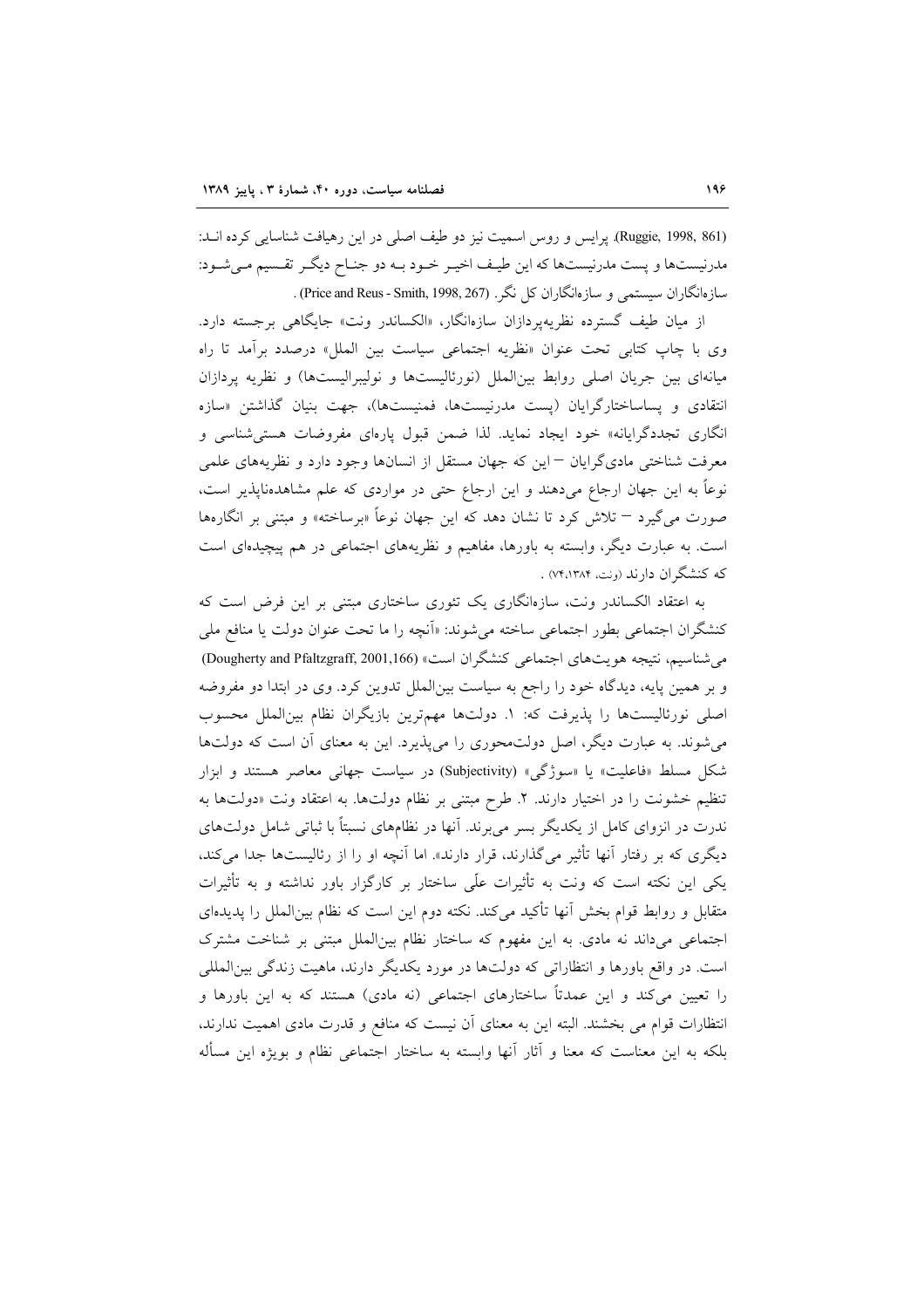است که کدام یک از سه فرهنگ آنارشی (هابزی، لاکی و کانتی) مسلط هستند. به عبارت دیگر، ساختار کلیدی در نظام بین|لملل، بیناذهنی است تا مادی. نکته سوم، نقش ساختار در برساختن هويت و منافع است. به عبارت ديگر، به نقش تكويني ساختار نظام بين الملل در برساختن هويت و منافع دولتها (نه صرفاً رفتار آنها) اعتقاد دارد. و نهايتاً نكته چهارم، توجه به تعامل یا فرایند در نظام بین|لملل است که طی آن دولتها هویتی را در قبال دیگران برمیگزینند، آنها را در هویتهای متقابل قالببندی میکنند و بر اساس آن وارد بازی می شوند . (Wendt, 1994, 385)

سؤالي كه در اينجا مطرح مي شود، اين است كه «الكساندر ونت» چه تبييني از همكاري و منازعه دولتها در نظام بین الملل ارائه می دهد؟ این موضوعی است که در بخش بعدی به آنها ير داخته مي شو د.

## ۴. همکاری و منازعه دولتها از منظر سازه انگارانه «الکساندر ونت»

الکساندر ونت در هیچ جای کتابش بطور خاص به پدیده همکاری و منازعه نمیپردازد. اما نکته مسلّم آن است که همکاری و منازعه را پدیدههایی «برساخته» و مبتنی بر «شناخت مشترک» می داند که در تعاملات دولتها با یکدیگر شکل می گیرند.

ونت همکاری و منازعه دولتها را پدیدهای مرتبط با «هویت» دولتها تلقی می کنـد. وی با توجه به تأکیدی که بر ابعاد معنایی زندگی اجتماعی ( یعنی انگــارههــا، ارزش۵ــا، هنجارهــا، رویهها، باورها، تعاملات و... ) دارد، به «برساخته» بودن زندگی اجتماعی اعتقاد داشته و هویت را پدیدهای میداند که در رابطه خود – دیگری شکل گرفته و قوام پیدا می کنـد و پدیــدهای از قبل داده شده و مسلَّم پنداشته شده نیست، بلکه در فراینـد تعامـل ایجـاد شـده و بـر منـافع و ترجيحات افراد و دولتها تأثير مي گذارد (مشيرزاده،١٣٨٤، ٣٣٢ و٣٤٩).

الکساندر ونت هویت را خصوصیتی در کنشگران نیتمند تلقی می کند که موجد تمـایلات انگیزشی و رفتاری است. این به معنای آن است که هویت یک ویژگی ذهنـی در سـطح واحـد است که ریشه در فهم کنشگران از خود دارد (ونت، ۱۳۸٤، ۳۲٦) و در چارچوب یک جهان خـاص كه بطور اجتماعي ساخته شده، معنا ييدا مي كنــد (Berger, 1966, 111) . البتــه معنــاي ايــن فهــم وابسته به این است که آیا سایر کنشگران، کنشگر را به همان شکل بازنمـایی مـیکننـد یـا نـه. دراين محدوده، هويت واجد يک ويژگي بيناذهني (intersubjective) و نظام محور است و هـم زمان دو نوع انگاره وارد فرایند هویتسازی می شود: انگاره های خـود و انگارهـای دیگـری. البته سرشت این رابطه در شرایط مختلف متفاوت است و این نشان میدهد که هویـت پدیــده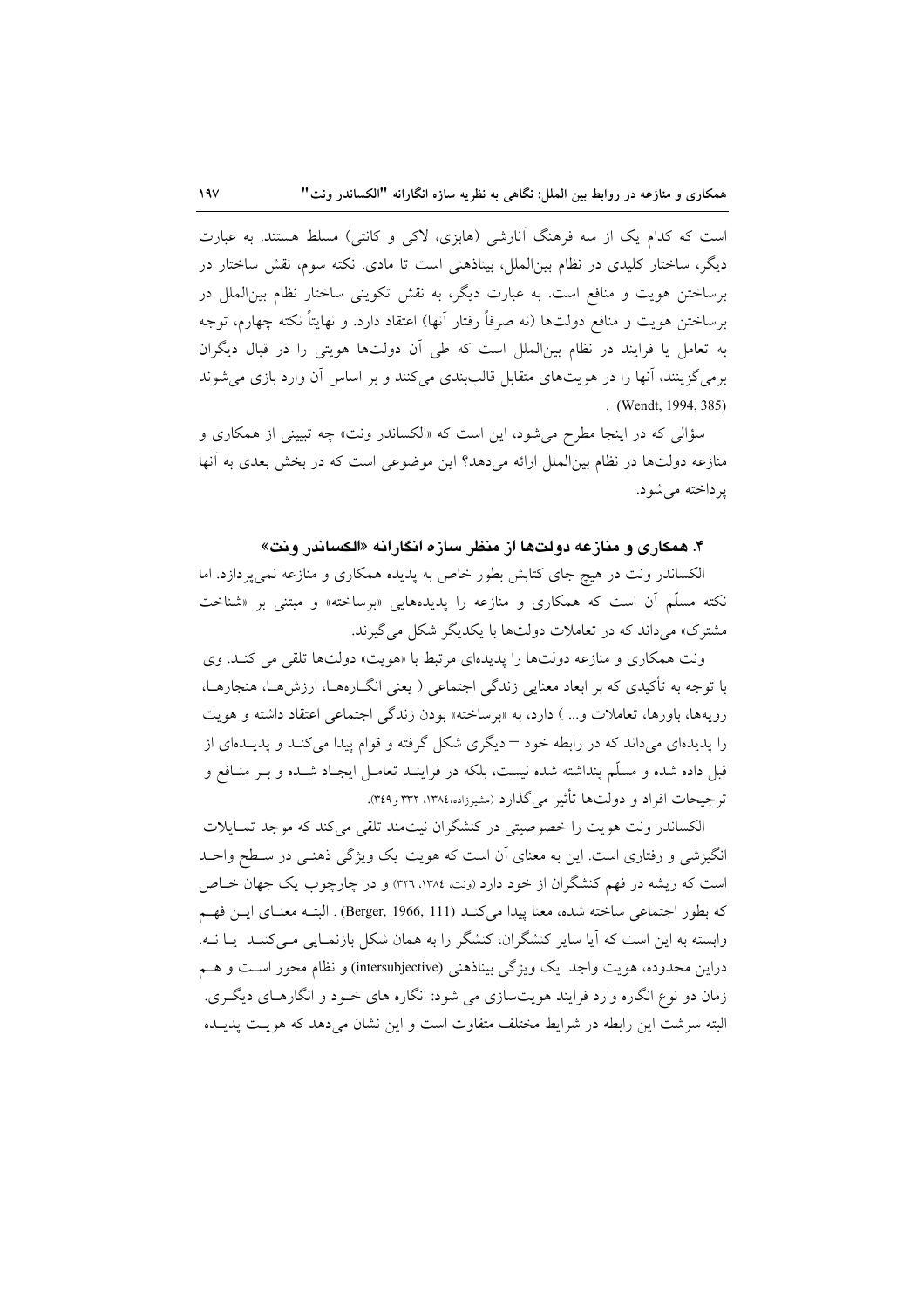یکپارچهای نیست که بتوان تعریفی عام از آن ارائه داد، بلکه در واقع انـواع مختلفـی از هویـت وجود دارد که کاملاً با یکدیگر سازگار نیستند (ونت، ۱۳۸۴، ۳۲۶).

از دیدگاه ونت، دولتها همزمان چهار نوع هویت دارند: هویت جمعی پیکروار corporate، هويت نوعي type، هويت نقشيrole و هويت جمعي collective. ١. هويت جمعي پيكروار با ساختارهای خود - سازمان بخش و هم ایستا قوام می یابد. این هویت همیشه یک پایه مادی دارد که درباره دولتها می توان به سرزمین اشاره کرد. ۲. هویت نوعی، به مقولهای اجتماعی اشاره دارد و دارای خصوصیت خود –سازمان بخشی بوده و در ارتباط با دولتها، می توان به نوع رژیم یا شکل حکومت (سرمایهداری، فاشیستی، پادشاهی و…) اشاره کرد. ۳. هویت نقشی که از خصوصیت خود – سازمان بخشی چندانی برخوردار نبوده و در تعامل با دیگران شکل می گیرد. نقشی که دولتها در نظام جهانی و منطقهای برای خود قائل هستند، در این چارچوب معنا پیدا می کند. ۴. هویت جمعی که رابطه میان «خود» و «دیگری» را به نتیجه منطقی اَن یعنی هم «ذات انگاری» یا «یکسان انگاری» (identification) میرساند. یکسان انگاری یک فرایند ادراکی است که در آن تمایز میان «خود» و «دیگری» رنگ میبازد (ونت،۱۳۸۴، .  $(rrf - rrf)$ 

مهمترین پیامد مفهومسازی هویت برای پدیده همکاری و منازعه آن است کـه بـه شـکل-گیری منافع دولتها در جهت همکاری و یا منازعه کمک می کند. هر چهار نوع هویت متضمن منافع هستند. به عبارت دیگر، هویت هر دولت تلویحاً گویای ترجیحات و کنشهای بعدی آن دولت است. هر دولت بر اساس هویتی که به دیگران نسبت میدهد، آنها را میشناسد و منـافع خود را تشخیص میدهد و همزمان از طریق عمل اجتماعی روزمرهاش، هویت خــودش را بــاز تولید میکند. حال اگر این هویت، هویتی جمعی باشـد، سـبب افـزایش همکـاری دولـتهـا می شود. در غیر این صورت، باعث تشدید منازعات خواهد شد ( ونت، ۱۳۸۴، ۳۳۶) .

در خصوص منافع نیز الکساندر ونت میان دو نوع منافع تفکیک قائـل مـیشــود: عینــی و ذهني. منافع عيني نيازها و الزامات كـاركردي هــستند كـه تــأمين آنهـا بــراي بازتوليــد هويــت ضروری است که در ارتباط با دولتها می توان به بقای فیزیکی، خودمختاری، رفاه اقتـصادی و احترام به نفس جمعی اشاره کرد. اما نوع دیگری از منافع، ذهنی هستند که به باورهـایی اشـاره دارد که کنشگران عملاً درباره چگونگی تأمین نیازهای هویتی خود دارند. و اینجاست که بحث اصلی ونت، مطرح میشود که در یک نظام بینالملل که دولتها دارای هویت جمعی هستند. بعید است احساس کنند امنیت شان وابسته به ایجاد تـوازن در مقابـل قــدرت نظـامی یکــدیگر است. وي اين سخن «استفان والت» را كه دولتها در مقابـل تهديـد دسـت بـه ايجـاد موازنـه می زنند نه در مقابل قدرت، و تا زمانی که دولتها اطمینان دارنـد کـه دیگـران بـا امنیـت آنهـا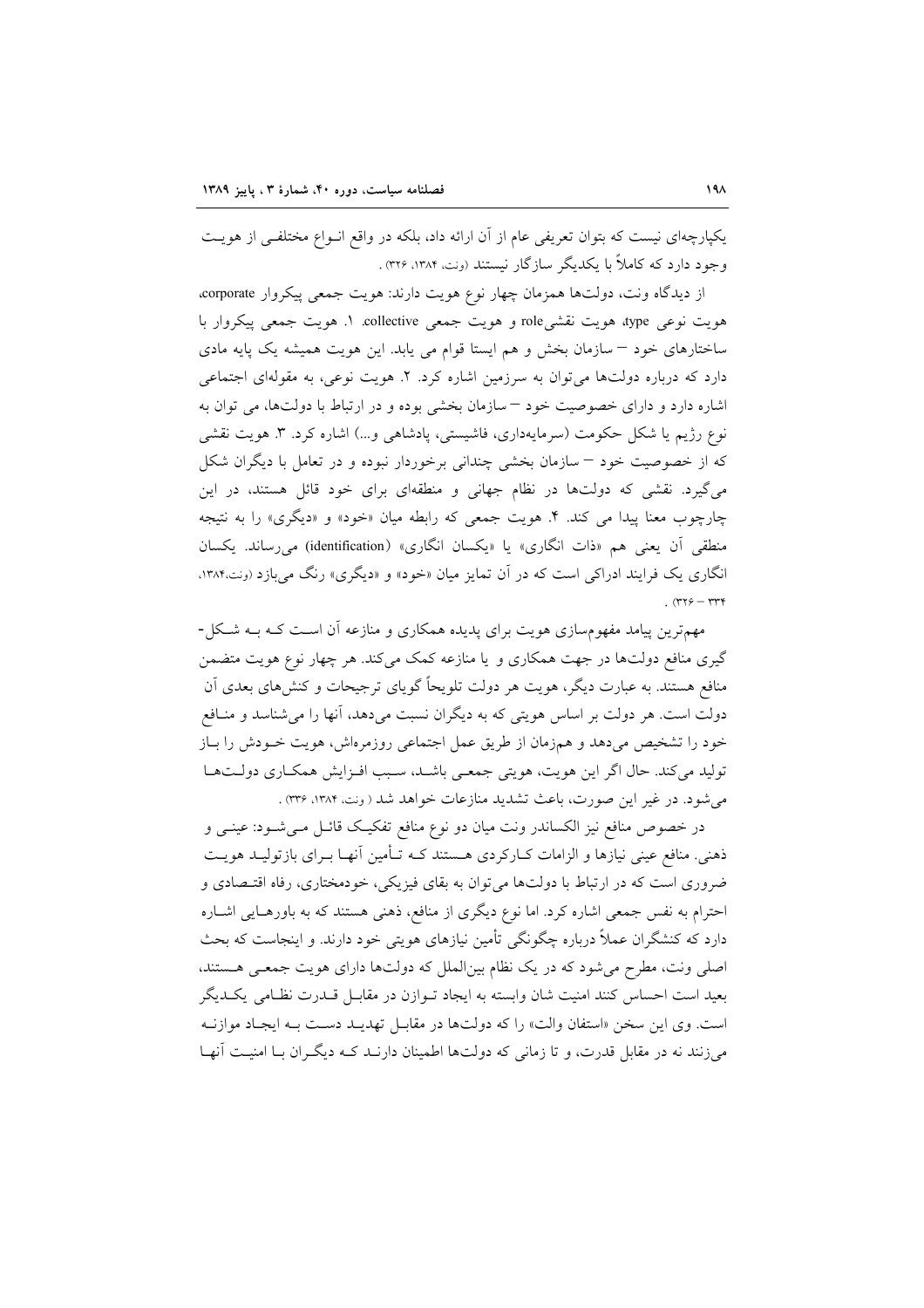احساس یگانگی می کنند، یکدیگر را تهدید نظامی نخواهند کرد، میپذیرد و اضافه می کنـد: «البته نیل به چنین اطمینانی دشوار است، اما ناممکن نیست. بعید است که کانادا این روزهــا در مورد تهدید آمریکا نسبت به امنیت خود، یا بریتانیا از تهدیدات فرانــسه نگرانــی داشــته باشــند. دولتهایی که به این سطح از «یکسان انگاری متقابل» رسیده باشند، به جای ایجاد موازنــه، بــه احتمال قوى با رعايت حاكميت قانون در حل و فصل اختلافات خود، و با اعمال امنيت دسـته جمعی در مواردی که تهدیدی از بیرون وجود داشته باشد، امنیت خود را حفظ خواهنـد کـرد. این در هیچ معنایی یک نظام مبتنی بر خودیاری نیست، زیرا «خود» به «خود جمعی» collective self تبدیل شده است» (ونت، ۱۳۸۴، ۱۵۶ – ۱۵۵).

از دیدگاه ونت، یک اصل بنیادین زندگی اجتماعی سازهانگار، این است که مردم و دولتها نسبت به چیزها از جمله دیگر کنشگران، بر پایه معنایی که آن چیزها برایشان دارد، عمل می کنند. دولتها نسبت به دشمنانشان، رفتاری متفاوت با دوستانشان دارند، زیرا دشمنان تهدید کنندهاند و دوستان چنین نیستند. اقتدارگریزی و توزیع قدرت کافی نیست تا به ما بگوید دولتها چه رفتاری در پیش میگیرند. اهمیت قدرت نظامی ایالات متحده، با وجود وضعیتهای ساختاری مشابه برای کانادا در قیاس با کوبا متفاوت است. درست همانطور که موشکهای بریتانیا اهمیتی متفاوت برای ایالات متحده در قیاس با شوروی دارد. احتمال دارد توزیع قدرت همواره بر محاسبات دولتها اثر گذارد، اما این که چگونه این کار انجام می گیرد، بستگی به درکها و انتظارات بینالذهانی در مورد «توزیع شناختی» دارد که به ادراکهای آنها از خود و دیگری شکل میدهند. اگر ایالات متحده و شوروی تصمیم بگیرند که دیگر دشمن یکدیگر نباشند، جنگ سرد خاتمه می یابد. بنابراین، این معناهای جمعی است که ساختارهای نظم بخشنده به اعمال ما را شکل میدهند. در واقع کنشگران هویتها را با سهیم شدن در چنین معناهای جمعی کسب میکنند (ونت-الف، ۱۳۸۵: ۳۶) .

این معناهای جمعی و شناخت مشترک، به اعتقاد ونت در فرایند تعامل شکل می گیرد و بطور همزمان به هويت و منافع آنها قوام مىبخشد. به اعتقاد ونت، همكارى و منازعه دولتها در چارچوب شناخت مشترک (فرهنگ) معنا پیدا میکند نه در چارچوب ساختارهای مادی. البته وى نيز مانند والتز، نظام بين|لملل را أنارشيك مىداند. اما وى بر خلاف والتز، أنارشى را دارای یک منطق و فرهنگ نمیداند. بلکه در آناشی ممکن است سه نوع فرهنگ وجود داشته باشد: فرهنگ هابزی، فرهنگ لاکی و فرهنگ کانتی.

فرهنگ هابزی: منطق حاکم بر این فرهنگ اصل «اصل بکش یا کشته شو» است و نقش غالب، دشمنی است. در این فرهنگ، بازنماییهای «دیگری» به عنوان کنشگری است که: ۱. حق موجودیت «خود» را به عنوان یک وجود مستقل به رسمیت نمی شناسد و بنابراین،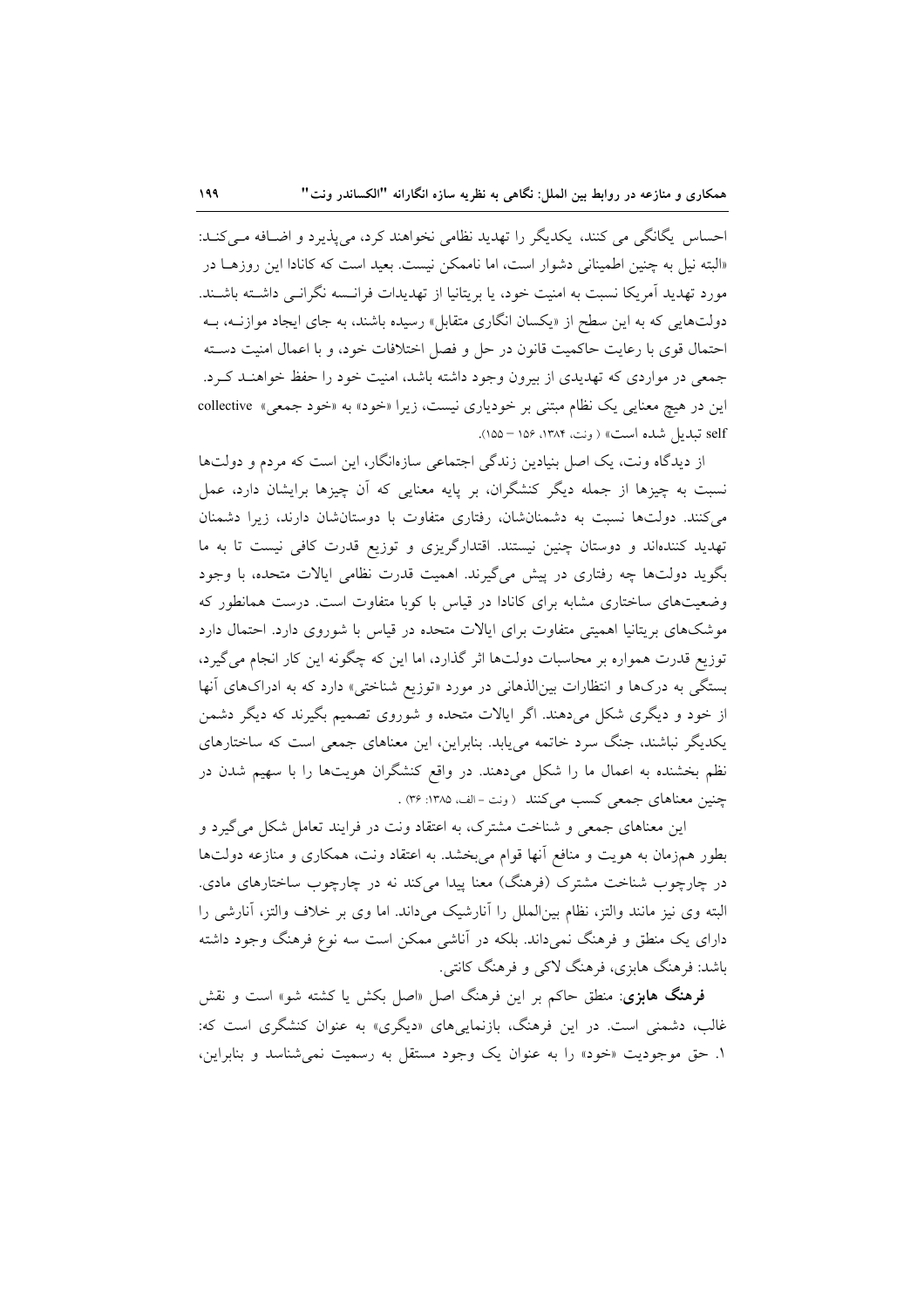۲. خشونت عليه «خود» را محدود نخواهد كرد. دشمن حق موجوديت «خود» را به عنوان يك سوژه اَزاد به هیچ وجه به رسمیت نمیشناسد و بنابراین، بدنبال تجدید نظر در زندگی یا آزادی اوست (ونت، ۱۳۸۴، ۳۸۰).

بازنمایی «دیگری» به عنوان دشمن حداقل چهار پیامد برای حالت و رفتار خارجی یک دولت دارد که این پیامدها به نوبه خود موجد منطقی خاص از تعامل (همکاری و منازعه) است:

١.اول اين كه، عمل دولت نسبت به دشمنان «تجديدنظرطلبانه عميق» است؛ يعني خواهد کو شيد «ديگري» را نابو د يا مغلوب کند.

۲. دوم این که، تصمیم گیری بشدت همراه با «بد دیدن» آینده و معطوف به «بدترین وضعیت» است؛ لذا احتمال همکاری در مقابل عمل همکاری جویانه کاهش می یابد.

۳. سوم این که توانمندی نظامی نسبی بسیار مهم تلقی خواهد شد. از آنجا که نسبت به نیات طرف مقابل اطمینانی وجود ندارد، قدرت به رمز بقاء تبدیل میشود. در نتیجه دولتها بر اساس اصل «اگر صلح میخواهید، خود را آماده جنگ کنید»، بشدت مسلّح خواهند شد.

۴. چهارم این که اگر کار به جنگ واقعی بکشد، دولتها بر اساس شرایط متصوره دشمن خواهند جنگید، یعنی هیچ مرزی برای خشونت خود نمیشناسند (ونت، ۱۳۸۴: ۳۸۳-۳۸۲).

به اعتقاد ونت، هرگاه «دیگری» دشمن تلقی شود، «خود» ناگزیر بازنماییهای را که به دیگری نسبت داده، آینهوار به خود بر میگرداند و این امر سبب میشود که کنشگرانی که هم-زمان در موقعیتی واحد هستند، به آنها قوام بخشند ( ونت، ۱۳۸۴: ۳۸۴). در این فرهنگ دولتها حداقل از سه چیز شناختی مشترک دارند: ۱. با دولتهای دیگر سروکار دارند که مانند خودشان است . ۲. آنها دشمنان شان هستند و بنابراین، زندگی و آزادی آنها را تهدید میکنند. و ۳. چگونه باید با دشمنان بر خورد کنند (ونت، ۱۳۸۴: ۳۹۱).

این نظام، خودیاری واقعی است. در این نظام کنشگران نمیتوانند روی کمک یکدیگر حساب کنند یا حتی خویشتنداری را رعایت کنند. بقاء صرفاً وابسته به قدرت نظامی است و این یعنی افزایش امنیت A لزوماً امنیت B را کاهش میدهد و B هرگز نمی تواند مطمئن باشد که توانمندهای نظامی A تدافعی هستند. امنیت، امری عمیقاً رقابت آمیز و حاصل جمع صفر است و معمای امنیت بطور خاص شدید است اما نه بدلیل ماهیت سلاحها، بلکه بدلیل نیاتی که به دیگران نسبت داده میشود. بنابراین، این ساختار چهار نوع گرایش یا الگوی سطح کلان بوجود می آورد که تحقق پیدا خواهد کرد مگر آن که نیروهای همسنگ جلوی آن را بگیرند:

۱.گرایش اول جنگ شایع و نامحدود است. این به معنای آن نیست که دولتها مستمراً در جنگ خواهند بود. زیرا ممکن است ملاحظات مادی تجلی این گرایش را برای مدتی سرکوب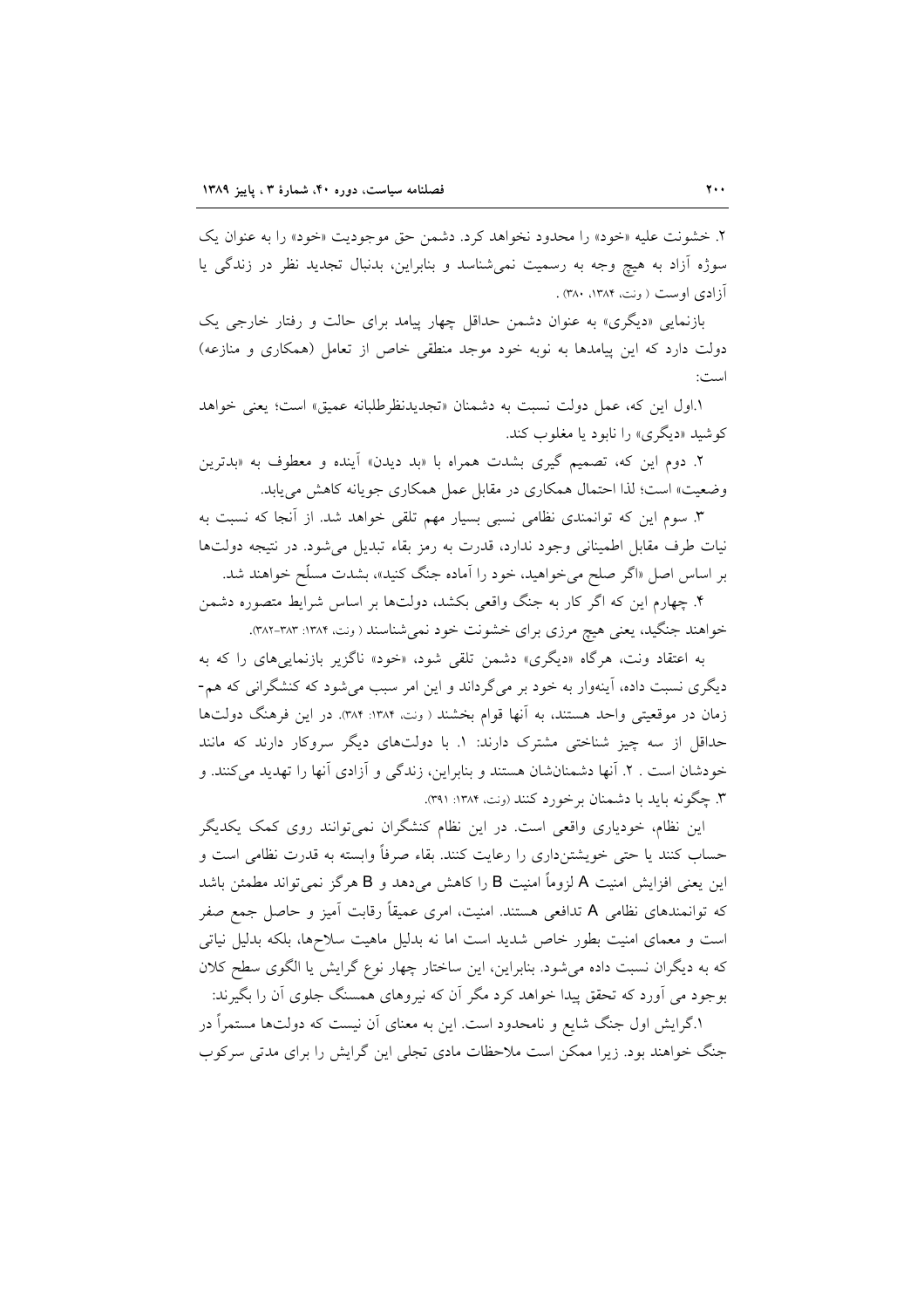کنند، اما تا زمانی که دولتها جمعاً یکدیگر را به شکل هابزی باز مینمایند، جنگ ممکن است واقعاً هر لحظه رخ دهد.

۲. گرایش دوم، حذف کنشگران نامناسب است. یعنی آنهایی که خود را با جنگ سازگار نمی کنند یا از نظر نظامی آنقدر ضعیفاند که پارای رقابت ندارند.

۳. گرایش سوم، موازنه قدرت است. دولتهای قدرتمند، قدرت یکدیگر را متوازن مى كنند.

۴. گرایش چهارم، تضعیف اعضاء است و از این طریق عدم تعهد یا بی طرفی را بسیار دشوار می سازد (ونت، ۱۳۸۴: ۳۸۷-۳۸۷).

به اعتقاد ونت، فرهنگ هابزی بخشهایی مهم از تاریخ روابط بین|لملل را توصیف می کند. وجه شاخص سیاست بین|لملل، اغلب منازعه، خشونت فراگیر، گرایش به سمت همشکلی در میان واحدها، عدم همکاری، نرخ بالای مرگ و میر واحدها، ایجاد توازن در موارد ضروری و امكان محدود براي بي طرفي بوده است (ونت، ١٣٨٤: ٣٧٨). خشونت ميان دشمنان فاقد محدودیتهای درونی است؛ هر محدودیتی که وجود داشته باشد، صرفاً به دلیل عدم کفایت توانمندیها (موازنه قدرت یا بیقدرت شدن) یا حضور یک مهار بیرونی (لویاتان) است. ونت، رابطه میان ایرانبیها – یونانبیها، نازیها – یهودیان، صلیبیون – ترکها، جنگ سرد، جنگ داخلی بوسنی را نمونهای از فرهنگ هابزی می داند (ونت، ۱۳۸۴: ۳۸۱).

فرهنگ لاکي: منطق حاکم در اين فرهنگ، اصل «زندگي کن و بگذار ديگران هم زندگي کنند» و نقش غالب در این فرهنگ، رقابت است. رقیبان هم مانند دشمنان بر اساس بازنماییهایی درباره «خود» و «دیگری» و در ارتباط با خشونت شکل میگیرند. اما این بازنمایی ها کمتر جنبه تهدید آمیز دارند. رقبا برخلاف دشمنان از یکدیگر انتظار دارند بهگونهای عمل كنند كه حق حاكميتشان به رسميت شناخته شود. اين امر باعث مي شود تا دولتها استنباطهایی قابل اتکاء در خصوص ذهنیت یکدیگر حاصل نمایند (ونت ١٣٨۴: ۴٠٨ و ۴١١). لذا نوعي خود محدودسازي از جانب «خود» و «ديگري» اعمال مي شود و حقوق بينالملل كه از طرف دولتها به رسمیت شناخته شده، بر روابط دولتها حاکم است. اما این به معنای آن نیست که فرهنگ لاکی نظام مبتنی بر حکومت کامل قانون و همکاری گسترده میباشد. بنابراین، نتیجه نهایی، سطح منازعه و خشونتی است که دولتها از یکدیگر انتظار دارند. رقبا انتظار دارند دیگران گاهی از خشونت برای اختلافات استفاده کنند اما این عمل را در چارچوب اصل «زندگی کن و بگذار دیگران هم زندگی کنند»، انجام میدهند ( ونت، ۱۳۸۴: ۴۱۰ - $(4.9)$ 

رقابت حداقل چهار پیامد برای سیاست خارجی دولتها دارد: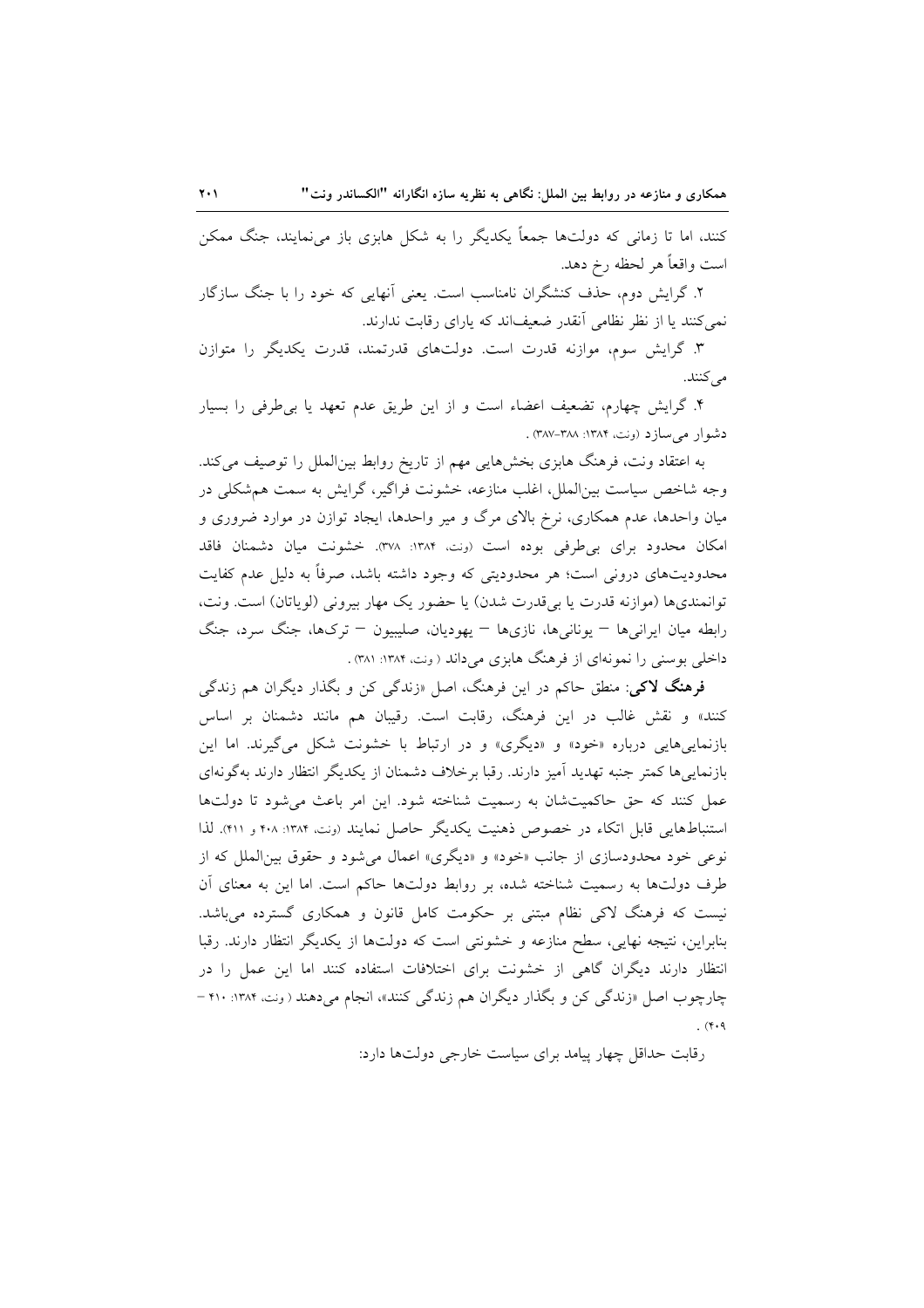١. مهمترين پيامد اين است كه دولتها هرنوع تعارضي هم كه داشته باشند، بايد حق حاکمیت یکدیگر را مورد احترام قرار دهند.

۲. دشمنان باید بر مبنای دفع خطر، افقهای کوتاه مدت و قدرت نسبی، تصمیمگیری کنند. حال آن که رقابت امکان برداشتی منعطفتر را میدهد. نهاد حاکمیت از کمیابی امنیت میکاهد و بنابراین، مخاطرات کمترند، آینده، اهمیت بیشتری دارد و دستاوردهای مطلق ممکن است بر زیانهای نسببی پیشی گیرند. لذا نظریه مفیدیت مورد انتظار، جایگزین نظریه انتظار أینده در رفتار عقلانی می شود.

۳. قدرت نظامی کماکان اهمیت دارد، اما معنای آن برای رقبا با معنایی که برای دشمنان دارد، متفاوت است. زيرا نهاد حاكميت، موازنه تهديد (balance of threat) را تغيير مي دهد. تهديد جنبه وجودي ندارد و مي توان به متحدان اعتماد كرد.

۴. اگر اختلاف به جنگ منجر شد، رقیبان خشونت خود را محدود خواهند کرد (ونت. ۱۳۸۴:  $(Y \mid Y - Y)$ 

بنابراین، این نظام نیز دارای چهار گرایش است:

۱. جنگ بطور همزمان پذیرفته می شود، اما محدود است. یعنی جنگ به عنوان امری مشروع و بهنجار پذیرفته می شود، اما دولتها یکدیگر را نمی کشند؛

۲. ثابت بودن اعضای نظام یعنی پایین بودن نرخ مرگ ومیر اعضای نظام و وجود همکاری ميان آنها؛

۳. اقدام دولتها در برقراری موازنه در مقابل یکدیگر؛

۴. به رسمیت شناخته شدن بی طرفی یا عدم تعهد دولتها (ونت ۱۳۸۴: ۴۱۶-۴۱۴).

**فرهنگ کانتی**: منطق حاکم بر این فرهنگ، دو قاعده اساسی است: ۱. اختلافات بدون توسل یا تهدید به جنگ حل و فصل میشود (قاعده عدم خشونت) ۲. در صورت تهدید طرف ثالثی علیه امنیت هر یک از آن دو، بصورت تیمی خواهند جنگید. نقش غالب در این فرهنگ، دوستی است ( ونت، ۱۳۸۴: ۴۳۴). البته دوستی تنها به امنیت ملی مربوط می شود و ضرورتی ندارد به سایر حوزههای موضوعی تسری یابد. عدم خشونت و کمک متقابل محدودیتهایی در چگونگی اداره سایر موضوعات تحمیل میکند، اما در این محدوده، دوستان میتوانند تعارضات (البته غير امنيتي) چشمگير هم داشته باشند ( ونت، ١٣٨۴: ٢٣۶) .

دو قاعده دوستی موجد منطقها و گرایشهایی در سطح کلان است که «اجتماعات امنیتی کثرتگرا» و «امنیت دسته جمعی» را تداعی میکنند که برای دانش پژوهان روابط بین الملل به خوبی شناخته شده هستند. در اجتماعات امنیتی کثرتگرا، اطمینان واقعی وجود دارد که اعضای آن اجتماع، وارد منازعه و جنگ فیزیکی با یکدیگر نخواهند شد و اختلافات خود را به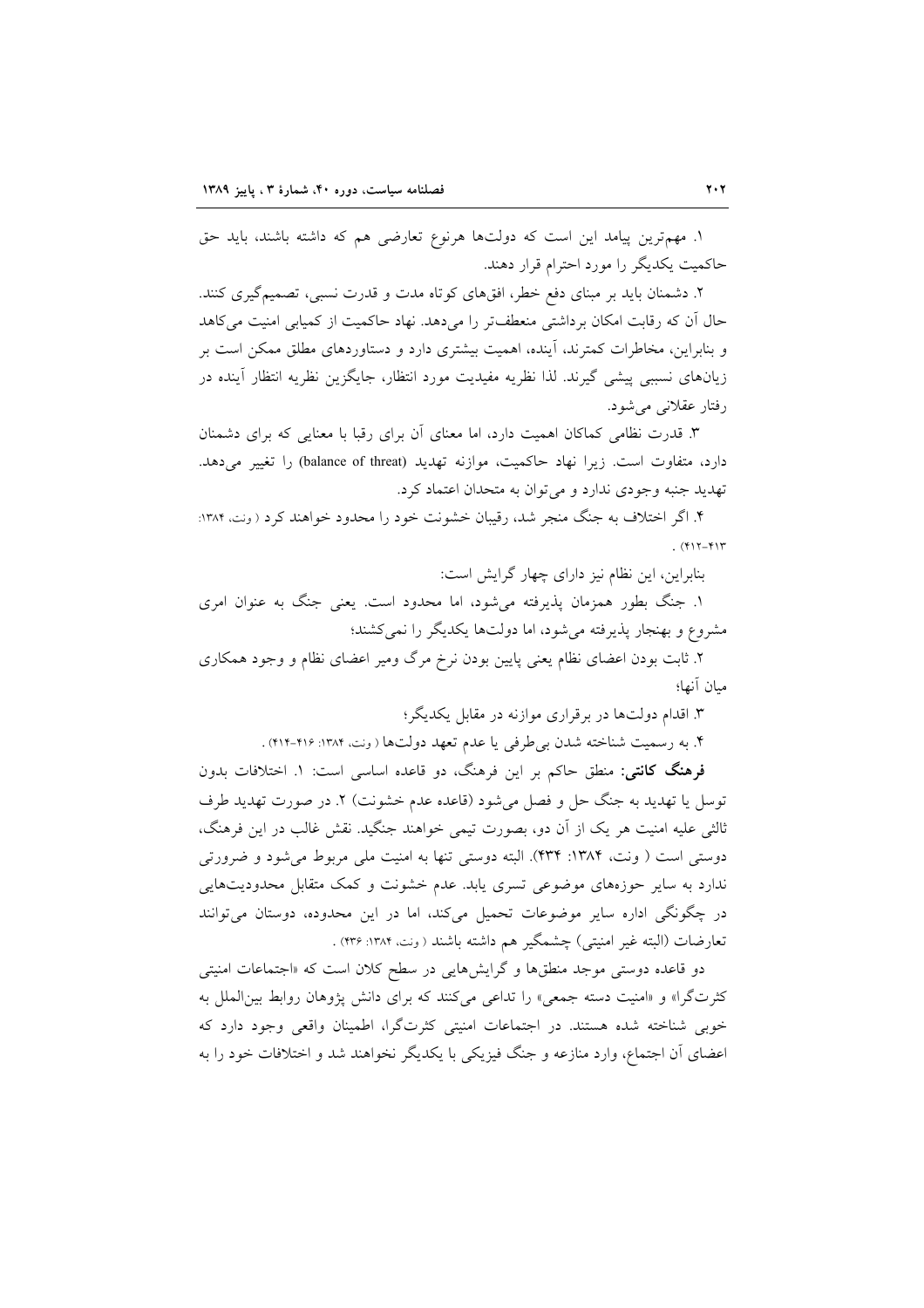شکل دیگری حل و فصل خواهند کرد. البته این اطمینان همیشه صد در صد نیست. زیرا جنگ میان دولتها همیشه منطقاً امری ممکن است. اما در چنین اجتماعی، جنگ به عنوان راه مشروع برای حل و فصل اختلافات تلقی نمیشود. این امر مانع از ظهور تعارضات نمیشود، اما وقتی این تعارضات پیش بیاید، از طریق مذاکره، داوری یا دادرسی در محاکم به آنها رسیدگی می شود ( ونت، ۱۳۸۴: ۴۳۷-۴۳۷) .

«امنیت دسته جمعی» نیز مبتنی بر اصل کمک متقابل یا «همه برای یکی، یکی برای همه» است. هنگامی که متجاوزی امنیت یکی از اعضا را در معرض تهدید قرار دهد، انتظار می رود همه اعضا به دفاع برخیزند، حتی اگر امنیت فردی آنها در معرض خطر نباشد ( ونت، ۱۳۸۴: ۴۳۸).

بنابراین، ونت همکاری و منازعه را به شکل یک پیوستاری می بیند که در فرهنگهای مختلف روابط بینالملل ریشه دارد. اگر فرهنگ هابزی وجود داشته باشد، دولتها بیشتر درگیر منازعه هستند و همکاری شکل نمیگیرد. اگر فرهنگ لاکی حاکم باشد، هر دو یدیده همکاری و منازعه وجود دارند، منتهی دولتها بیشتر به همکاری متمایل هستند و نهایتاً اگر فرهنگ کانتی حاکم باشد، همکاری پدیده غالب خواهد بود.

| فرهنگ کانتی | فرهنگ لاکي | فرهنگ هابزی |
|-------------|------------|-------------|
|             |            |             |

| همكاري | همکاری و منازعه | منازعه |
|--------|-----------------|--------|
|        |                 |        |

## ۵. نقد و ارزیابی نظریه الکساندر ونت پیرامون همکاری و منازعه دولتها

دیدگاه سازه انگارانه الکساندر ونت با چند مشکل اساسی مواجه است که آن را در تبیین يديده همكاري و منازعه دولتها (به استثناي منازعات قومي) ناتوان مي سازد:

۱. مهمترین مشکلی که در این خصوص می توان به اَن اشاره کرد، چگونگی اثبات وجود «شناخت مشترک» و نشان دادن تأثیر آن بر پیامدهای رفتاری است. شناخت مشترک یک پدیده ذهنی است که به شکل باورهای افراد خودشان را نشان می دهند. اما سؤال این است که ما چگونه میتوانیم به باورهای ذهنی افراد دست پیدا کنیم. در واقع اخذ محتویات ذهنی کنشگران و دانستن باورهایشان برای محققان بسیار دشوار است. مخصوصاً زمانی که کنشگران درگیر خصومت بوده، از نظر زمانی فاصله داشته یا مدتها قبل مرده باشند. نکته دیگر در همین ارتباط شناسایی تأثیرگذاری این باورها بر رفتار است. از آنجا که باورهای متعدد و چندگانه ممکن است بر کنشگران تأثیر داشته باشند (بعضاً با تجویزهای متناقض و متعارض بر رفتار و هویت)، پیش بینی این که کدام یک از هنجارها و باورها مؤثرتر و بانفوذتر بوده اند، کاری بسیار دشوار است (Farrell, 2002, 61).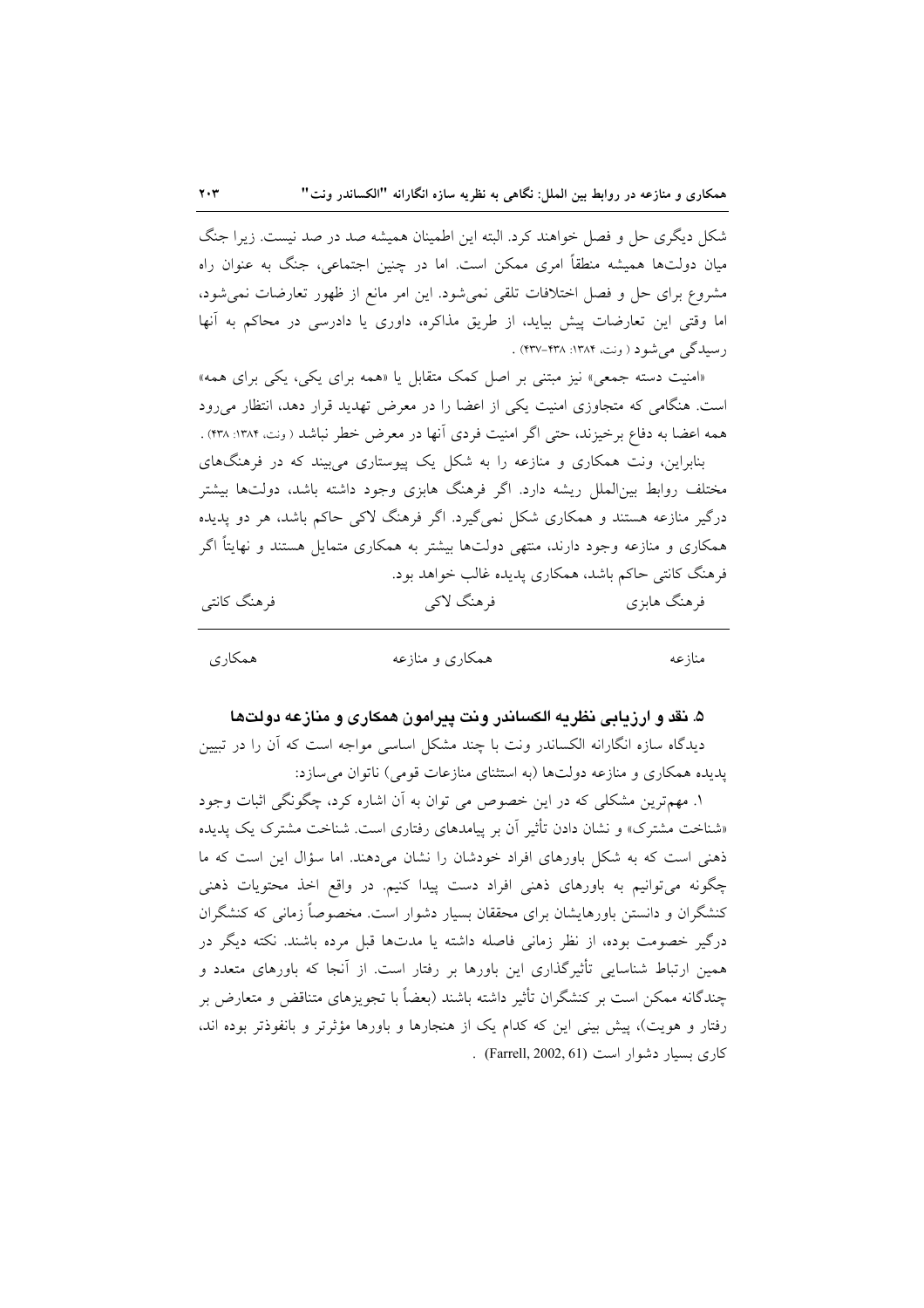۲. مشکل دیگر این است که الکساندر ونت، خود را از نظر معرفتشناسی اثباتگرا می داند (ونت، ۱۳۲٬۱۳۸۴)، اما نظریه سازه انگارانه وی نمی تواند فرضیههای ابطال پذیر تولید کند. زیرا عملاً رفتارهای سیاست خارجی را به عنوان شاهدی دال بر وجود نوعی فرهنگ میان کشورها تلقی میکند. به عنوان مثال، وی ادعا میکند که طی جنگ سرد، سیاستهای مواجهه جویانه آمریکا و شوروی، شاهدی دال بر وجود فرهنگ هابزی بین آن دو کشور بوده است. در همان حال، توافق دو کشور در امضاء پیمان سالت را شاهدی بر وجود فرهنگ لاکی میداند؛ چنین طرز تلقی، از تبیین و پیش بینی رفتار دولتها ناتوان است.

۳. ونت اعتقاد دارد که همسانی هویتها سبب همکاری می شود. روی دیگر این سخن این است که ناهمسان بودن هویتها سبب منازعه میشود یا حداقل موجب همکاری نمیشود. زیرا فرهنگ غالب فرهنگ هابزی است. چنین سخنی بوضوح قابل نقد است. زیرا مواردی در سیاست بین|لملل وجود دارد که میان هویتهای ناهمسان همکاری بوقوع پیوسته است. تاریخ روابط آمریکا و شوروی در دوران جنگ سرد، حاکی از وجود همزمان روابط همکاریجویانه و منازعهجویانه است. نظیر همکاری ضمنی ایالات متحده با اتحاد جماهیر شوروی در حمله به لهستان، چکسلواکی، مجارستان و افغانستان و همکاری ضمنی اتحاد جماهیر شوروی با ایالات متحده در حمله به گرانادا، دومینیکن، پاناما و عراق أنها در کاهش تسلیحات استراتژیک سالت ۱ و ۲ و استارت همکاری نامتقارن داشتند. آنها در عدم گسترش تسلیحات هستهای با یکدیگر همکاری خوب و گسترده دارند. آنها در کنترل منازعات منطقهای با یکدیگر همکاری کردند. اما در عین همکاری، در پارهای مسائل درگیر منازعات شدید بودند. نظیر رقابت تسلیحاتی، مسائل کره، جنگ ویتنام، بحران کوبا و… . همچنین همکاری ضمنی ایران با آمریکا در حمله به افغانستان و عراق با هر چیزی قابل توجیه هست جز با معیار هویتی. زیرا در تعارض هویتی این دو کشور هیچ شکی وجود ندارد. اما دیدیم که چطور منافع ملی دو طرف آنها را به سمت همکاری سوق داد. مضافاً این که در آن سوی قضیه، همسان بودن هویتها به همکاری منجر نمیشود. نظیر تعارضات جدی فرانسه با آمریکا در ناتو در دوران ژنرال دوگل که به خروج نیروهای فرانسوی از ناتو منجر شد. بنابراین، نظریه اجتماعی سیاست بینالملل توان تبیین این گونه مسائل را ندارد زیرا نمی توان همه چیز را با مسائل انگارهایی و هنجاری سنجید. این که آنها یک حکم کلی صادر کنند و بگویند که هویتهای مشترک به همکاری منجر می شود و هویتهای متفاوت به منازعه، حداقل در روابط میان دولتها منطقی به نظر نمی رسد.

۴. هویت دولتها بطور تمام و کمال در فرایند تعامل شکل نمیگیرد. خود ونت نیز به این موضوع معترف است. أنجايي كه براي دولتها نوعي هويت و منافع ثابت بر پايه بقاء،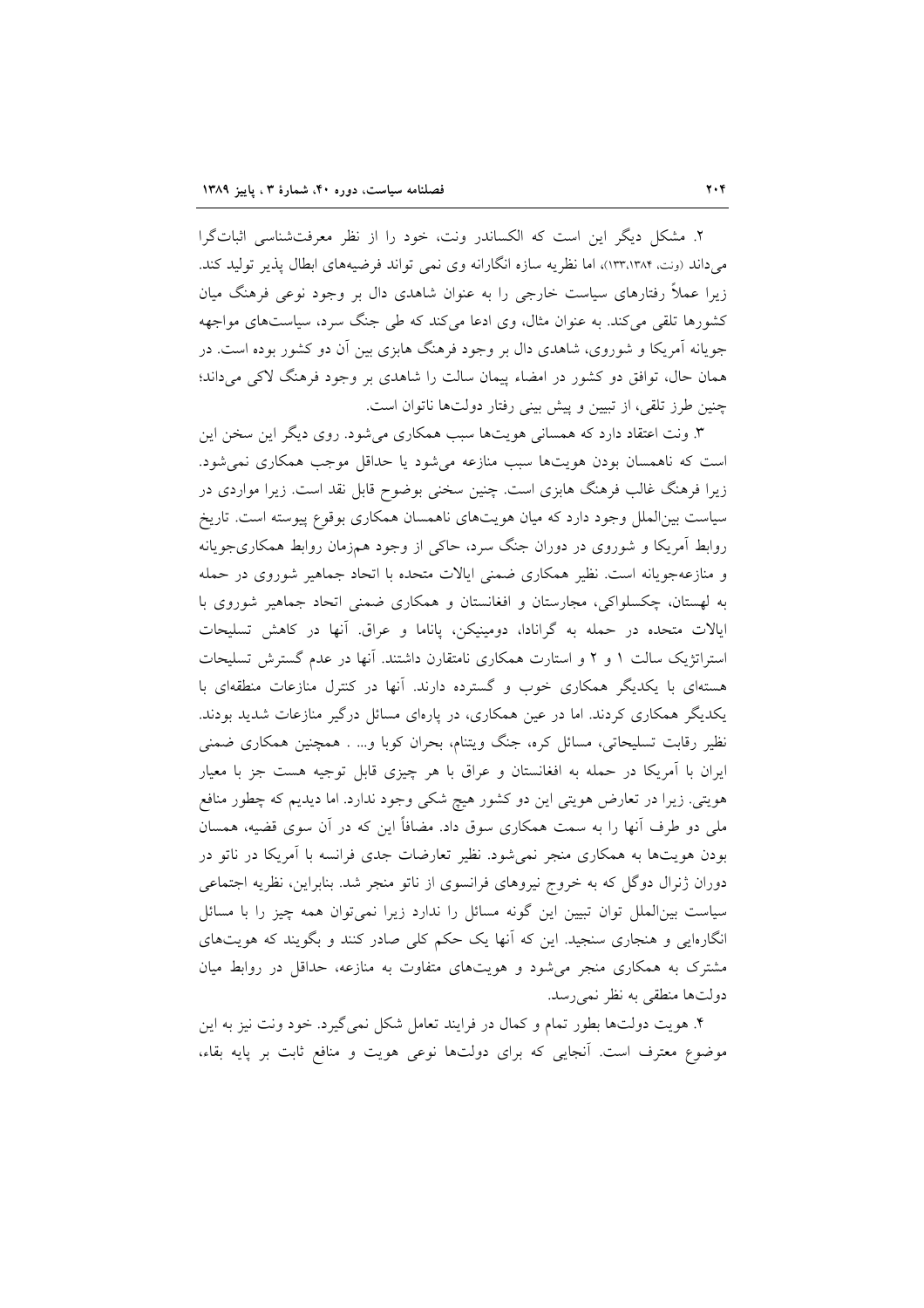خودمختاری، رفاه و احترام به نفس قائل می شود (ونت، ۱۳۸۴، ۳۴۳-۳۴۳). اما زمانی که به رفتارها می پردازد، هیچگونه نقشی برای آن نوع هویت قائل نمیشود. به عنوان مثال، هویت دولت یهود در اواخر قرن نوزده میلادی و در کتاب هرتزل تعیین و تعامل و روابط أن نیز به نوعی مشخص شده بود نه در تعاملات بعدی آن با اعراب. از همان ابتدا مشخص بود که با تولد این طفل، منازعات جدیدی در منطقه خاورمیانه آغاز میشود. بنابراین، هویت ومنافع دولت یهود تنها در فرایند تعامل شکل نگرفت. علاوه براین، در نظریه ونت هویتهای پیشینی بشدت تحت تأثیر هویتهای پسینی قرار میگیرند. در حالی که عکس آن نیز صادق است. این موضوع در مورد انسان ها هم صدق می کند زیرا برخی از انسانها ممکن است از نظر ژنتیک افراد منازعهجویی باشند که هویتهای اکتسابی آنها نمیتواند آن را تعدیل کند. در واقع دولتها نیز هویت پیشینی دارند که به دولتها صرفاً بخاطر دولت بودن تعلق گرفته است و موجودیت شان وابسته به آن است و تحت تأثیر هیچ نوع هویت پسینی نیز قرار نمیگیرد به عنوان مثال مسأله بقاء.

۵. موضوع دیگر، مسأله ارتباطات (Communication) است. شاید یکی از دلایلی که دولتهای اروپایی و یا آمریکا و کانادا، درگیر منازعات امنیتی جدی نیستند، در وهله اول، هويت جمعي أنها نباشد، بلكه ارتباطات گسترده و شفافيت عمل أنها باشد كه باعث اطمينان بیشتر آنها نسبت به یکدیگر گردیده است. در واقع ارتباطات، مکانیسم خوبی برای کاهش ترس است (Majeski, 1995, 622 ). در واقع، رئالیستها شکنندگی همکاری در نظام بین الملل را به علت نبود یک نظام اطلاعاتی، هماهنگی و اعتمادسازی میدانند، لذا زمانی که این نظامهای اطلاعاتی، هماهنگی و اعتمادسازی ایجاد شوند، همکاری امکانیذیر می شود.

۶. نکته دیگر این است که نوواقعگراها اَن چنان که ونت اعتقاد دارد، چندان به تعاملات دولتها بی توجه نیستند. در واقع تعریف والتز از ساختار عبارتست از «مجموعهای از عناصری که در یک جهان آنارشیک تعامل دارند». اما از آنجا که هیچ ساختار قانونی وجود ندارد که موافقت نامههای تجاری و امنیتی و تعهدات مربوطه را تضمین کند، لذا دولت - ملتها یا بطور مشخص تر، تصمیم گیرندگان سیاسی دولتها به شکل تقریباً مشابه در جستجوی افزایش دستاوردهای امنیتی، قدرت و ثروت هستند. مفروض اصلی نورئالیستها آن است که دولتها میبایست در تعقیب این اهداف نهایتاً به توانمندیهای خودشان وابسته باشند. البته معنای این سخن، آن نیست که آنها به همکاری با قدرتهای دیگر بی توجه هستند، زیرا که در بحث موازنه قوا، همکاری و همیاری دولتها وجود دارد. حرف اساسی نورئالیستها، این است که علی رغم وجود این همکاریها و اتحادها، نهایتاً و در وهله آخر دولت فقط می بایست به توانمندي خودش متكي باشد(80 – Waltz, 1979,79) .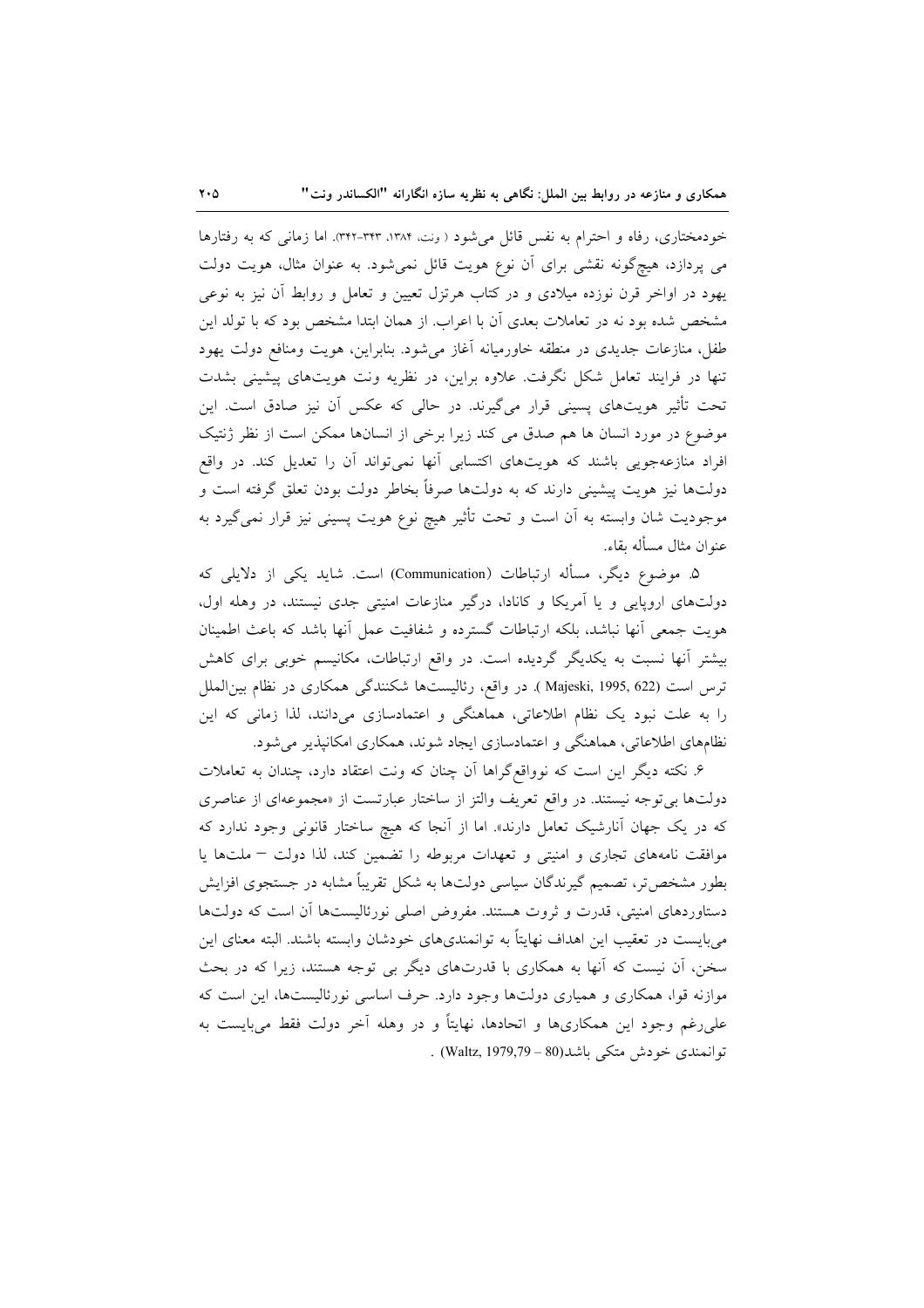## نتىجە

از موضوعات مهم مطرح در روابط بـين الملـل، «همكـاري و منازعـه» دولـتهـا در نظـام بینالملل است که در این خصوص تلاشهای نظری بسیار از جانـب اندیـشمندان و متفکـران جهت تبیین آن صورت گرفته است. موضوعی که در این مقاله به آن پرداخته شد، دیدگاههـا و نظریات یکی از اندیشمندان جریان سازهانگاری به نام «الکساندر ونت» است. از دیـدگاه وی روابط بین|لملل یک «برساخته اجتماعی» است که در فرایند تعامل با کنـشگران قـوام مـیLیابـد. آنچه که در این فرایند مهم است و بر موضوع مـورد مطالعــه (همکــاری و منازعــه) نیــز تــأثیر زیادی دارد، مفهوم انگاره های مشترک است. انگارهها، نظامهای معنایی نهادینه شـده هـستند کـه هویتهای جمعی کنشگران را تعریف میکننـد و ایـن هویـتهـای جمعـی بـه منـافع بـازیگران و کنشهایشان شکل میدهند. بنابراین، این معناهای جمعی است که سـاختارهای نظـم دهنـده بـه اعمال ما را شکل می دهند.

ديدگاه ونت در مقابل نظريه كنث والتز نظريه پرداز جريان اصلى روابط بين|لملل قرار میگیرد که طبق آن موجودیتهای اجتماعی اعم از ساختارها و کنشها هم از نظر وجودی و هم از نظر عملکرد، مستقل از برداشتها و فهم انسانها وجود دارند و در واقع، آن ساختار آنارشیک نظام بین الملل است که همکاری و منازعه میان کارگزاران را تعیین میکند. ونت در مقابل اذعان میدارد که آنارشی هیچگونه منطق ثابتی ندارد. بلکه آنچه مهم است «فرهنگ» یا «انگارههای مشترک» نظام است که می تواند به همکاری یا تعارض قوام بخشد. وی منطق حاکم بر نظام آنارشیک را به سه دسته هابزی، لاکی و کانتی تقسیم میکند و توضیح میدهد که اگر فرهنگ هابزی حاکم باشد، دولتها بیشتر درگیر منازعه می شوند و همکاری شکل نمی گیرد. اگر فرهنگ لاکی حاکم باشد، هر دو پدیده همکاری و منازعه توأمان بوجود می آید، منتهی دولتها بیشتر به سمت همکاری متمایل هستند و نهایتاً اگر فرهنگ کانتی حاکم باشد، همکاری پدیده غالب خواهد بود. فرضیهای که در این مقاله از طرف نویسندگان مطرح شد، این بود که الکساندر ونت در ارائه یک نظریه اجتماعی درخصوص همکاری و منازعه دولتها مخصوصاً منازعات قومی موفق بوده است اما این نظریه قدرت تبیین روابط همکاریجویانه و منازعهجويانه دولتها در همه شرايط را ندارند.

#### منابع و مآخذ:

#### الف: فارسى

۱. اسمیت، استیو (۱۳۸۳). « رویکردهای واکنش\$را و سازهانگار در نظریههای بین|لملل ». در جان,بیلیس و استیو اسمیت. جهانی شدن سیاست: روابط بین الملل درعصر نوین. ترجمه ابوالقاسم راه چمنی و دیگران. جلد اول. تهران: انتشارات مؤسسه فرهنگی مطالعات و تحقیقات بین المللی ابرار معاصر تهران: ٥٥٦ – ٥٠٣.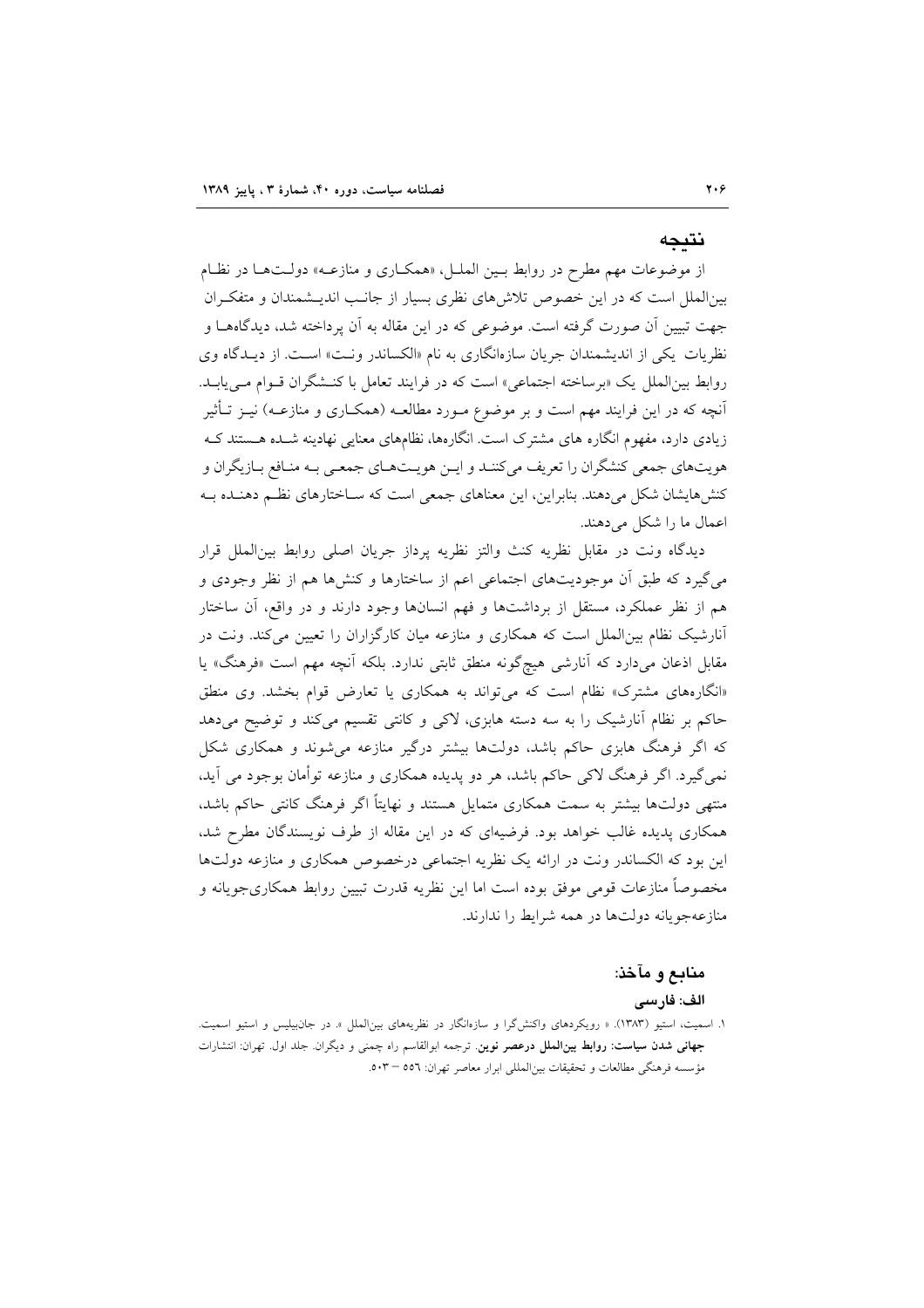- ۲. برگر، پیتر و توماس لاکمن (۱۳۷۵). **ساخت اجتماعی واقعیت**. ترجمه فریبرز مجیدی. تهران: انتشارات علمی و فرهنگی.
- ٣. بلامي، الكس (١٣٨٦). **جوامع امن و همسايگان**. ترجمه محمود يزدان فام و يريسا كريمي نيا. تهران: يژوهشكده مطالعات راهبر دي.
- ٤. جوادي ارجمند، محمد جعفر و مهدي متين جاويد ( ١٣٨٧ ). « بررسي نقش حل و فصل منازعه در روابط بين الملل ». فصلنامه سياست: مجله دانشكده حقوق و علوم سياسي. ١٣٨(١): ٣٨ = ١٥.
- ۰. دوئرتی، جیمز و رابرت فالتز گراف ( ۱۳۷۲ ). **نظریه های متعارض در روابط بین الملل**. ترجمه علیرضــا طیـب و وحیــد بزرگی. تھران: نشر قومس.
- ٦. دوليتل، ريچارد (١٣٧٩). «سازه انگاري و اَموزش Online». ترجمه محمد حسن شيخ السلامي. **نشريه يژوهش و سنجش**. شماره ٣٣.
- ۷. راست، بروس و هاروی استار ( ۱۳۸۱ ). **سیاست جهانی: محدویت ها و فرصت های انتخاب**. ترجمه علی امیدی. تهران: مرکز چاپ و انتشارات وزارت امور خارجه.
- ٨ صدريا، مجتبي ( ١٣٧٩ ). تئوري تعارض در روابط بين الملل. ترجمه عبدالهادي بروجردي و قـدرت احمـديان. تهـران: مرکز چاپ و انتشارات وزارت امور خارجه.
- ٩. عسكرخاني، ابومحمد (١٣٨٣). **رژيم هاي بين المللي**. تهران: انتشارات مؤسسه فرهنگي مطالعات و تحقيقات بـين المللــي ابرار معاصر تهران.
	- ۱۰. مشيرزاده، حميرا (١٣٨٤). تحول در نظريههاي روابط بين الملل. تهران: انتشارات سمت.
- ۱۱. ونت، الكساندر( ١٣٨٤ ). **نظر يهاجتماعي سياست بين الملل**. ترجمه حميرا مشيرزاده. تهران: انتشارات وزارت امور خارجه
- ١٢. ونت، الكساندر الف (١٣٨٥). «اقتدار گر بزي چيزي است كه دولت ها خودشان آن را مے, فهمنـد». در انــدرو لينكليتـر. جامعه و همکاری در روابط بین الملل. ترجمه بهرام مستقیمی. تهران: انتشارات وزارت امور خارجه.
- ۱۳. ونت، الكساندر– ب (١٣٨٥). «مسأله كارگزار در نظريه روابط بين الملل». در اندرو لينكليتر. **چالش علم و سنت**. ترجمـه بهرام مستقيمي. تهران: انتشارات وزارت امور خارجه.
- ١٤. ويليامز، فيل ( ١٣٨٢ ). « ظرفيت همكاري امنيتي ايالات متحده روسيه در جهان در حال توسـعه ». در جيمـز گودبـاي. تعارض های منطقه ای. تهران: انتشارات یژوهشکده مطالعات راهبردی
- ۱۵. هويف، تد (۱۳۸۲). «نويد مكتب برسازي براي نظريه روابط بين الملــل». ». در انــدرو لينكليتــر. **نوواقــع گرايــي، نظريــه انتقادی و مکتب برسازی**. ترجمه علیرضا طیب. تهران: انتشارات وزارت امور خارجه.

ب. خارجي

- Adler, Emanuel (2005). "Constructivism and International Relation". in Walter 1. Carlsnaes, Thomas Risse and Beth A. Simmons (ed), Handbook of International **Relations.** London: Sage Publications: 95 – 118.
- Adler, Emanuel (1997)."Seizing the Middle Ground : Constructivism in World  $\mathcal{L}$ Politics". European Journal of International Relation
- $\mathbf{3}$ Alker, Hayward (1996). Rediscoverries and Reformulation. Cambridge: Cambridge **University Press.**
- $\overline{4}$ . Axelrod, Robert (1984), The Evolution of Cooperation. New York: Basic Books Inc. Publication.
- Berger, Peter (1966). "Identity as a Problem in the Sociology of Knowledge". 5. **European Journal of Sociology. Vol.7(1).**
- Boulding, Kenneth E. (1963). Conflict and Defence: A General Theory. New York: Haeper Torchbooks. 6.
- Brown, Seyom (1992). International Relations in A Changing Global System.  $7.$ United States: Westview Press
- 8. Chatteriee, Shibashis (2005). "Ethnic Conflict in South Asia: A Constructivist Reading". South Asian Survey, 12:75 - 89.